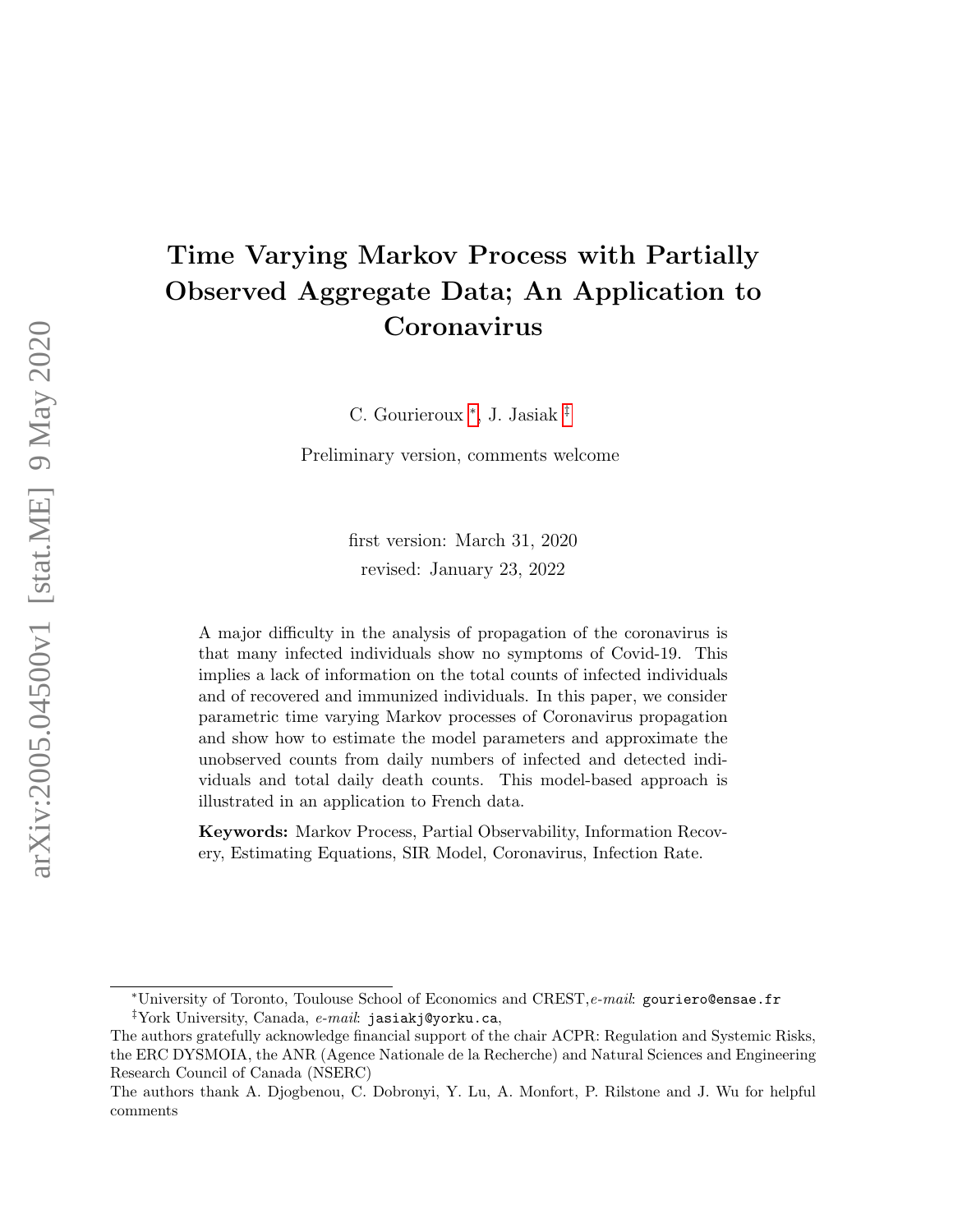# 1 Introduction

The aim of this paper is to address the problem of partial observability, encountered recently in epidemiological research on Covid-19. More specifically, some individuals are infected and asymptomatic. Therefore, they remain undetected and not recorded <sup>[1](#page-1-0)</sup>. As a consequence, the total count of recovered and immunized individuals is also unknown, as only the number of recovered and detected individuals is available. This problem of partial observability of counts renders difficult the estimation of an epidemiological SIRD (Susceptible, Infected, Recovered, Deceased) model, extended to disentangle the infected and undetected from the infected and detected individuals. Moreover, such substantial undocumented infection can facilitate the rapid propagation of the virus (Li et al.(2020)).

There are two solutions to this difficulty: The first one is to sample the population daily and perform serological tests on those samples in order to estimate the proportions of infected and undetected and of recovered individuals. The current epidemic shows that validating and producing reliable serological tests can take time. Moreover, regularly performed samplings can be costly especially in terms of time of health care providers. The second approach, proposed in this paper, is purely model-based. Loosely speaking, under the standard extended SIRD model, the evolution of death rates might be different, depending on whether all infected individuals are detected or not. This implied difference will allow us for a model-based estimation of the proportions of infected undetected individuals (resp. recovered immunized) [see, Verity et al.(2019) for pure model based estimation of coronavirus infection, Manski,Molinari (2020) for set estimation of the infection rate].

The paper discusses the general case of time varying Markov processes when aggregate counts are partially observed. Section 2 describes the latent model of qualitative individual histories. These histories follow a time varying Markov process with transition probabilities that can depend on latent counts and unknown parameters. The observations are functions of the frequencies of the different states (compartments in epidemiological terminology), although not all of those frequencies are observed, in general. More specifically, only some states can be observed and/or a sum of frequencies over subsets of states

<span id="page-1-0"></span><sup>&</sup>lt;sup>1</sup>Even though some data on asymptomatic ratios are available [see e.g. Nishiura et al. $(2020)$ ], some individuals may remain undetected for other reasons, such as refusing to be tested, or getting false negative tests results.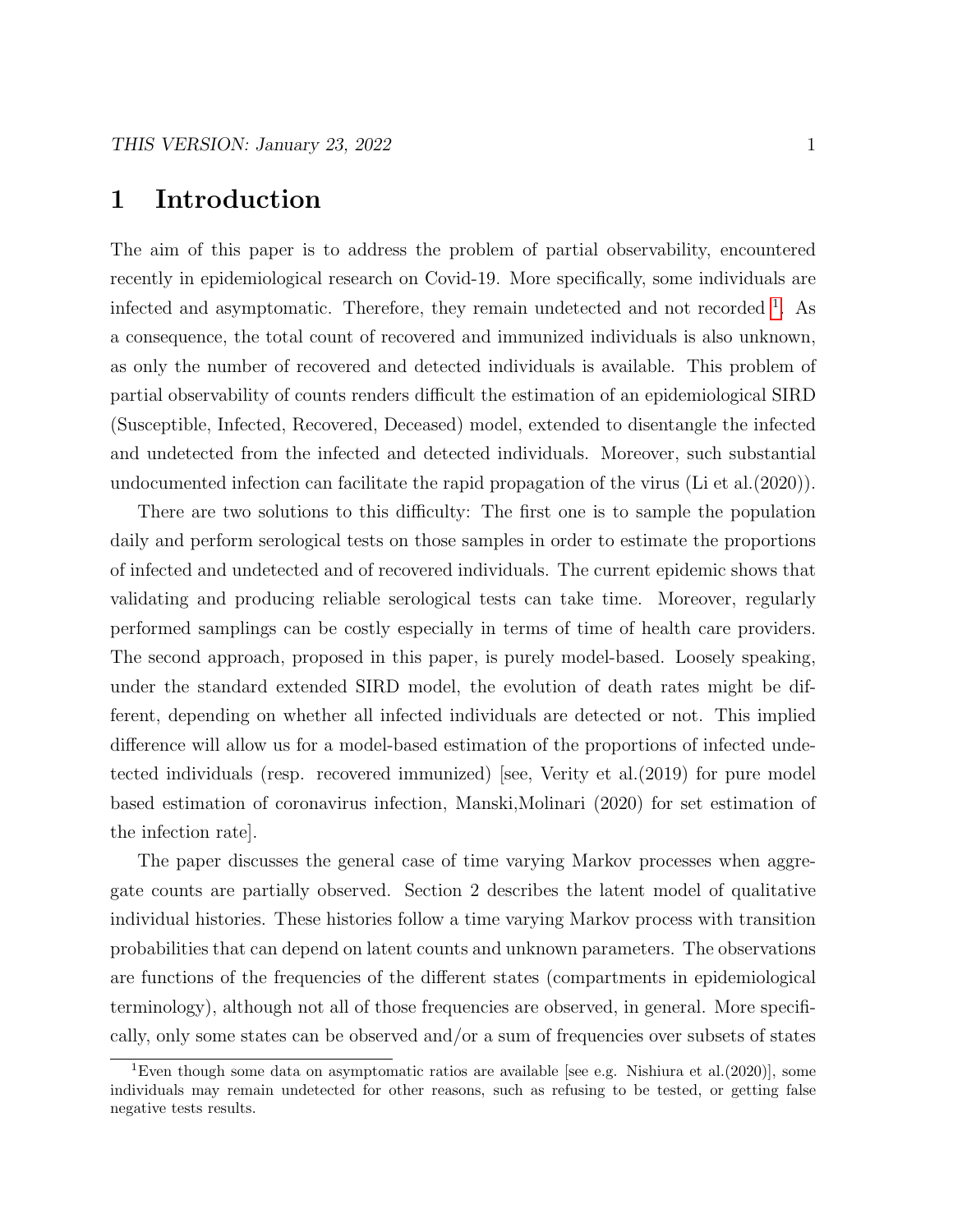can be observed. Section 3 introduces the estimation method, which jointly estimates the unknown parameters and the unknown state probabilities. We derive the asymptotic properties of the estimators under identification. Identification, which is the main challenge of the proposed approach is the topic of Section 4. First, we discuss the identification in a homogeneous Markov, i.e. when the transition matrix is not time varying. Without additional restrictions on the transition probabilities, that model is not identifiable and the proposed approach cannot be used. However, it is not the case for a time varying Markov process that includes contagion effects and, and in particular for the SIR-type models used in epidemiology. The estimation approach is illustrated in Section 5 with a SIR type model for French data. Section 6 concludes. Some technical problems are discussed in the Appendices.

# 2 Latent Model and Observations

#### 2.1 Latent Model

We consider a large panel of individual histories  $Y_{i,t}$ ,  $i = 1, ..., N$ ,  $t = 1, ..., T$ , where the latent variable is qualitative polytomous with J alternatives denoted by  $j = 1, ..., J$ .

Assumption A1: The individual histories are such that:

i) The variables  $Y_{i,t}$ ,  $i = 1, ..., N$ , at t fixed, have the same marginal distributions. This common marginal distribution is discrete and summarized by the J-dimensional vector  $p(t)$ , with components:

$$
p_j(t) = P(Y_{i,t} = j).
$$

ii) The processes  $\{Y_{i,t}, t = 1, ..., T\}, i = 1, ..., N$  are independent (heterogeneous) Markov processes with transitions from date  $t - 1$  to date t summarized by a  $J \times J$ transition matrix  $P[p(t-1);\theta]$ , parametrized by  $\theta$ . This matrix is such that each row sums up to 1.

Thus, we consider a discrete time model applicable to data on a homogeneous population of risks. Let  $f(t)$  denote the cross sectional frequency, i.e. the sample counterpart of  $p(t)$ . It follows from the standard limit theorems that: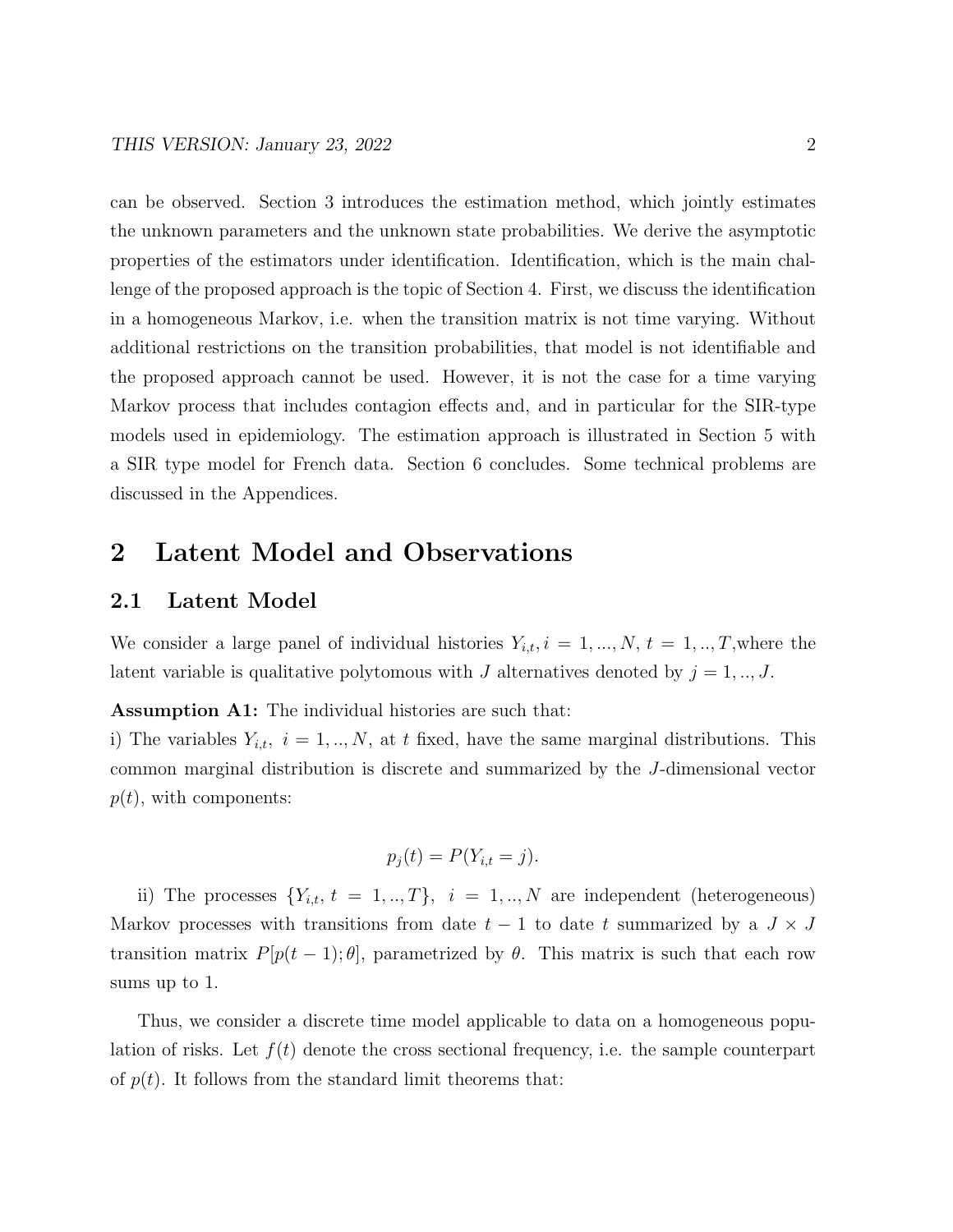**Proposition 1:** Under Assumption A1 , the  $f(t)$ 's are asymptotically normal for large N.

This specification of the transition matrix includes the homogeneous Markov chain, when there is no effect of lagged  $p(t-1)$ . It also includes the standard contagion models of SIR type used in epidemiology [see, McKendrick (1926), Kermack, McKendrick (1927) for early articles on SI and SIR models in the literature, Hethcote (2000), Brauer et al.(2001), Vinnicky, White (2010) for general presentations of epidemiological models, Allen (1994) for their discrete time counterparts, Gourieroux, Jasiak (2020) for an overview, and also examples given below].

As vectors  $p(t)$  change over time, stationarity is not assumed.

### 2.2 Observations

In practice, the individual histories may not be observed, while cross-sectional frequencies are available. These can be the frequencies  $f(t)$ ,  $t = 1, ..., T$ , or aggregates of such frequencies.

**Assumption A2:** The observations are:  $\hat{A}_t = Af(t), t = 1, ..., T$ , where A is a  $K \times J$ state aggregation matrix, that is a matrix with rows containing zeros and ones. The aggregation matrix is known and of full rank K.

**Example 1:** When  $A = Id$ , all  $f(t)$ 's are observed. This is the case considered in McRae (1977), Miller, Judge (2015).

Example 2: In a model of the coronavirus propagation, the following 5 individual states can be distinguished:  $1 = S$ , for Susceptible,  $2 = IU$ , for Infected and Undetected,  $3 = ID$  for Infected and Detected,  $4 = R$  for Recovered, and  $5 = D$  for Deceased. The observed frequences are  $f_3(t)$  and  $f_5(t)$ , but not the other frequencies. We have a  $2 \times 5$ matrix  $A$  given by:

$$
A = \left[ \begin{array}{cccc} 0 & 0 & 1 & 0 & 0 \\ 0 & 0 & 0 & 0 & 1 \end{array} \right],
$$

that characterizes the selection of the frequencies.

**Example 3:** In some other applications, matrix  $A$  truly aggregates the frequencies, as, for instance, in cascade processes and percolation theory applied to an epidemiological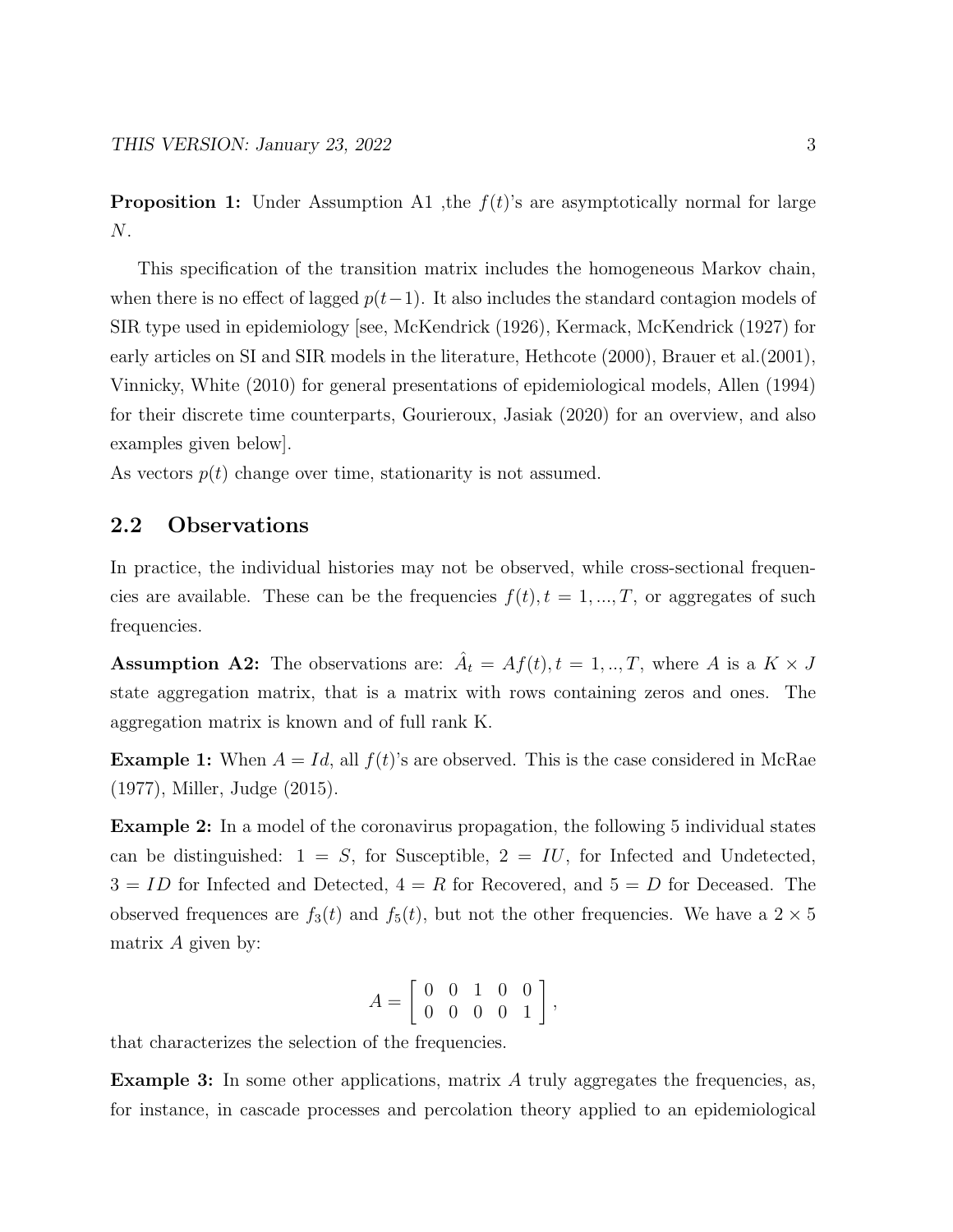model<sup>[2](#page-4-0)</sup>. Let us consider a country with two regions and a SI model distinguishing these regions. We get a 4 state model:  $1=S1$ , susceptible in region 1,  $2=S2$ , susceptible in region 2, 3=I1, infected in region 1, 4=I2, infected in region 2. A propagation model can be written at a disaggregate level to account for both propagation within and between regions. Thus, there is a competition between the contagions coming from regions 1 and 2. However, only aggregate data for the entire country may be available. Then, the aggregating matrix A is equal to:

$$
A = \left[ \begin{array}{rrr} 1 & 1 & 0 & 0 \\ 0 & 0 & 1 & 1 \end{array} \right].
$$

Although the process of aggregate counts:  $f_1(t)+f_2(t)$ ,  $f_3(t)+f_4(t)$  may not be Markov, in general, it is important to consider the special case when it is, and then explore the possibility of identifying the parameters of regional, i.e. disaggregated dynamics. This is exactly the objective of percolation theory [see, Garet, Marchand (2006) for a detailed analysis of competing contagion sources].

# 3 Estimation

Under Assumption A1, we can use the Bayes formula to relate the marginal theoretical probabilities  $p(t)$  to the transition probabilities by:

$$
p(t) = P[p(t-1); \theta]'p(t-1), \ t = 2, ..., T.
$$
\n(3.1)

The nonlinear recursive equation (3.1) is the discrete time counterpart of the deterministic differential system commonly used in epidemiology [see, Gourieroux, Jasiak(2020)]. These equations will be used as the estimating equations in the asymptotic least squares estimation method outlined below<sup>[3](#page-4-1)</sup>. In our framework, the parameter of interest includes  $\theta$  as well as the sequence of vectors  $p(t)$ . They can be jointly estimated from the following optimization:

<span id="page-4-0"></span> ${}^{2}$ See Good (1949) and Hammersley (1957) for the introduction of cascade processes and percolation, resp., in the literature.

<span id="page-4-1"></span><sup>3</sup> see, Godambe, Thompson (1974),Hardin, Hilbe(2003)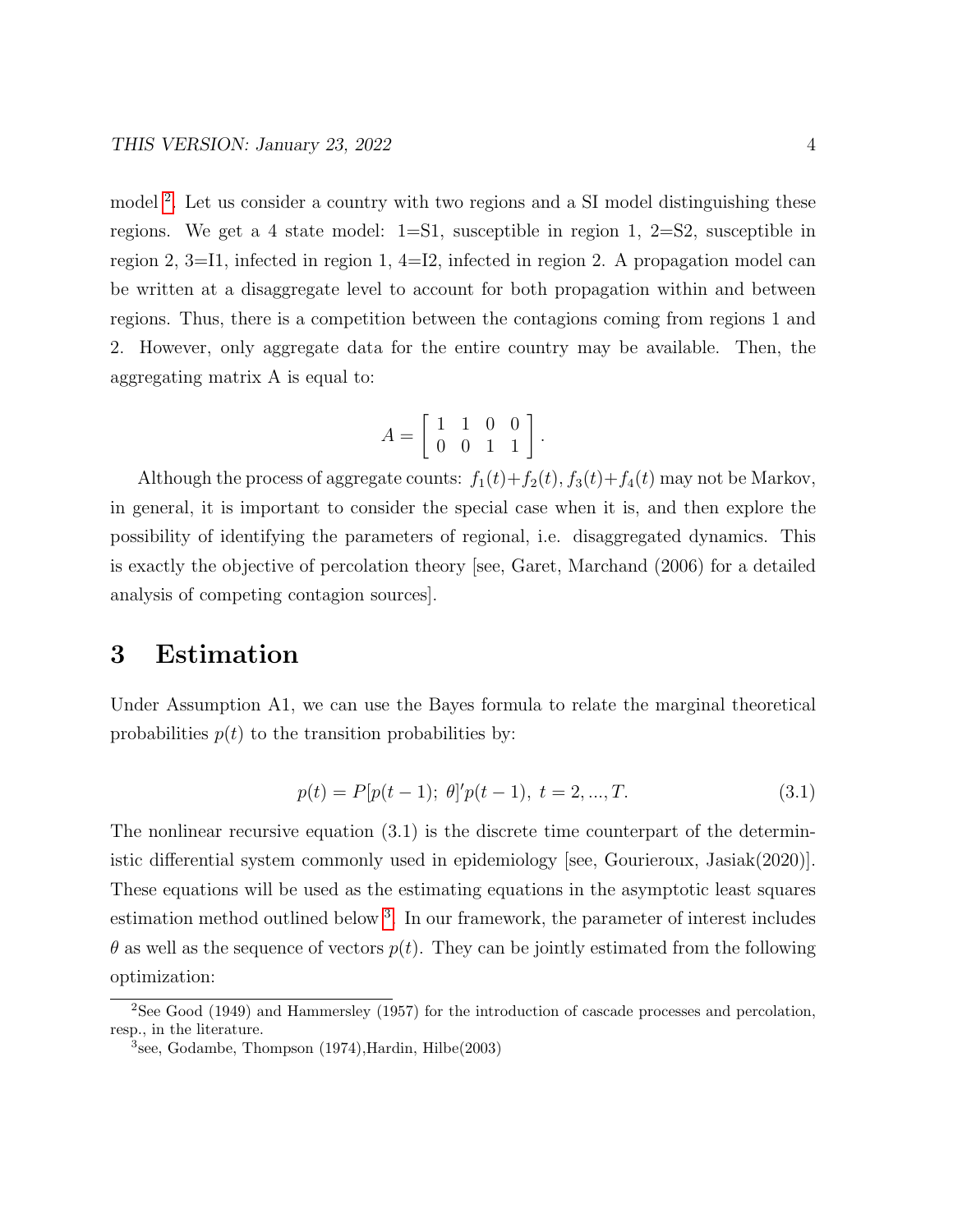$$
(\hat{p}(1),..,\hat{p}(T),\hat{\theta}) = ArgMin \sum_{t=2}^{T} ||p(t) - P[p(t-1); \theta]'p(t-1)||^2
$$
  
s.t.  $Ap(t) = Af(t) = \hat{A}_t, t = 1,..,T,$ 

where ||.|| denotes the Euclidean norm.

Proposition 2: If the constrained optimization given above has a unique solution that is continuously differentiable with respect to  $Af(t) = \hat{A}_t, t = 1, ..., T$ , then the estimator is asymptotically consistent, converges at rate 1/ √ N, and is asymptotically normally distributed.

The expression of the asymptotic variance-covariance matrix is derived in Appendix 2.

If  $A = Id$ , that is, if all frequencies are observed, we obtain the case analysed in McRae (1977). In the general framework, this optimization is not only used to estimate parameter  $\theta$ , but also to approximate the unobserved marginal probabilities.

The condition given in Proposition 2 is an identification condition, which is discussed in detail in the next section.

# 4 Identification Condition

In this section we discuss the (asymptotic) identification corresponding to the objective function given in Section 3. This objective function has a simple form, as it is quadratic under linear constraints with respect to the sequence  $p(t)$ . This allows us for an optimisation in two steps: first with respect to the  $p(t)$ 's, and next, with respect to  $\theta$  after concentrating. This is the approach used below for identification [4](#page-5-0) .

### 4.1 Order Condition

By taking into account the fact that probabilities sum up to one, we can compare the number of moment conditions equal to  $(J-1)(T-1)$  with the number of parameters of interest that is  $(J - K - 1)T + \dim \theta$ , iff  $KT \geq \dim \theta$ . Therefore the order condition

<span id="page-5-0"></span><sup>&</sup>lt;sup>4</sup>This numerical simplification will not arise for other measures of distance in the Cressie-Read family between probability distributions [Cressie,Read (1984), Miller,Judge (2015)].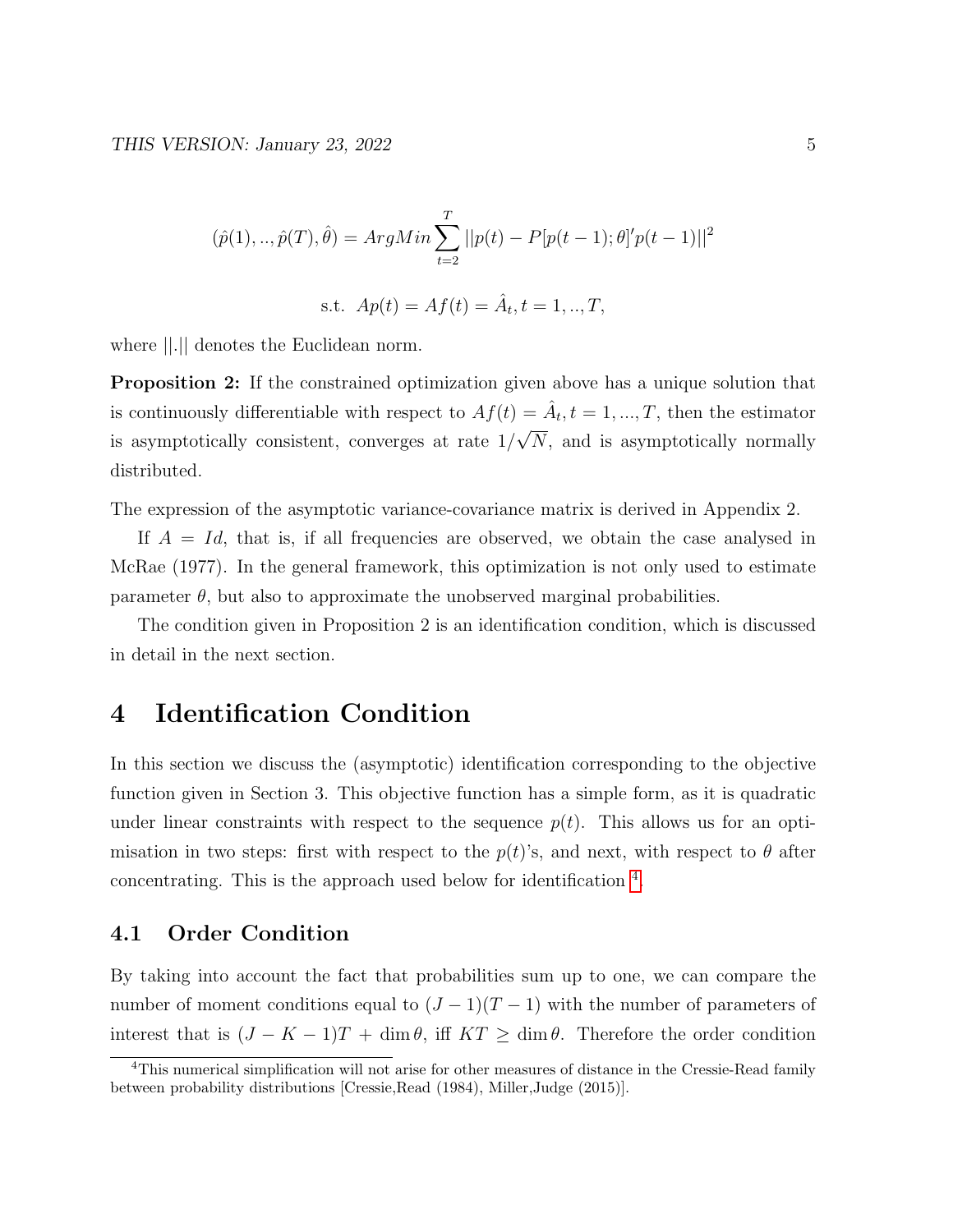is satisfied iff the number of days  $T$  is sufficiently large. Let us now consider the rank condition.

### 4.2 Rank condition for Homogenous Markov

For ease of exposition, we consider a homogenous Markov model with 3 states:  $J = 3$ . The parameter  $\theta$  includes the elements of the transition matrix P, which has 6 independent components, given that each row of  $P$  sums up to 1. We assume that the observed marginal probabilities are  $p_3(t)$ ,  $t = 1, ..., T$ . The Bayes formula:

$$
p(t) = P'p(t-1), \ t = 2, ..., T,
$$
\n(4.2)

leads to  $2(T-1)$  independent moment restrictions that are the estimating equations:

$$
p_2(t) = p_{12}p_1(t-1) + p_{22}p_2(t-1) + p_{32}p_3(t-1)
$$
  
\n
$$
p_3(t) = p_{13}p_1(t-1) + p_{23}p_2(t-1) + p_{33}p_3(t-1),
$$

or equivalently,

$$
p_2(t) = p_{12}[1 - p_2(t-1) - p_3(t-1)] + p_{22}p_2(t-1) + p_{32}p_3(t-1)
$$
  
\n
$$
p_3(t) = p_{13}[1 - p_2(t-1) - p_3(t-1)] + p_{23}p_2(t-1) + p_{33}p_3(t-1)
$$
\n(4.3)

To discuss identification, we look for the solutions in P and  $p(t)$ ,  $t = 1, ..., T$  of system  $(4.2)$  written for  $t = 2, ..., T$ . We have the following result:

Proposition 3: Generically, i.e. up to a (Lebesgue) negligible set of parameter values,and if  $T \geq 6$ , we have that:

i) Parameter  $P$  is not identifiable, with an under-identification order equal to 3.

ii) There exist 3 functions of P that are identifiable. These functions are independent of T.

iii) These functions are over-identified with an over-identification order equal to  $T-5$ .

**Proof:** The proof is based on a concentration with respect to the values of  $p_2(t)$ . From the second equation of system (4.3), we see that  $p_2(t-1)$  is a linear affine function of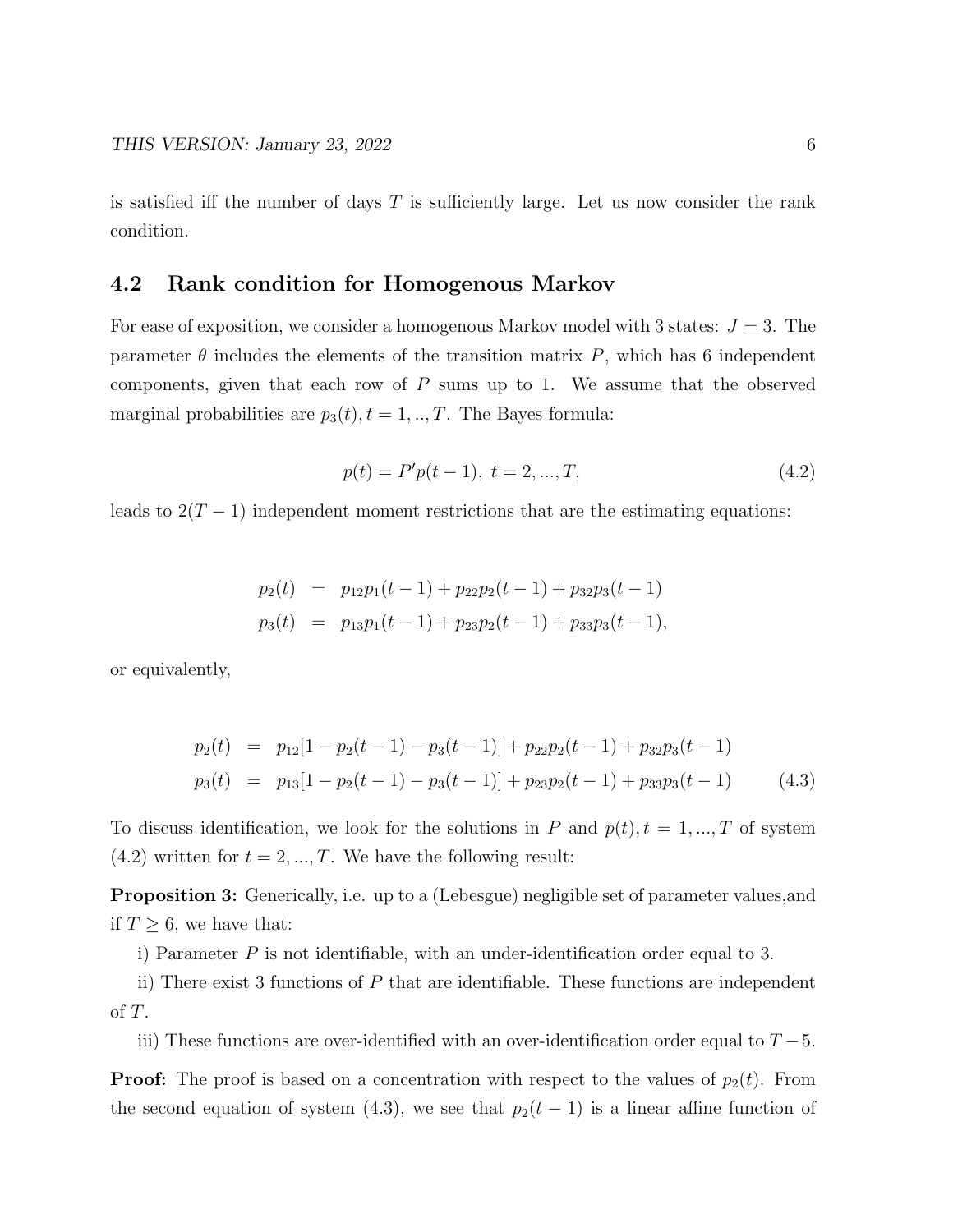$p_3(t), p_3(t-1)$ , with coefficients that depend on P. These linear affine expressions can be substituted into the first equation of system (4.3) to show that the observed sequence  $p_3(t)$  satisfies a linear affine recursion of order 2:

$$
p_3(t) = a(P) + b(P)p_3(t-1) + c(P)p_3(t-2), t = 3, ..., T,
$$

with coefficients that depend on  $P$ . The results follow since:

- i) the functions  $a(P), b(P), c(P)$  are identifiable;
- ii) the degree of under-identification of  $P$  is: 6-3=3;
- iii) the degree of over-identification of the identifiable parameters is:  $T-2-3=T-5$ . Q.E.D.

Appendix 3 provides the expressions of functions  $a(P), b(P), c(P)$  and points out that Proposition 3 does not apply only under circumstances that are negligible. In particular, identification requires that observations  $p_3(t)$  correspond to a nonstationary episode as shown in the remark below.

Remark 1: Let  $\pi$  denote the stationary probability solution of the Markov chain, defined by:

$$
\pi = P'\pi.
$$

If the observed  $p_3(t) = \pi_3$  were associated to a stationary episode, the only identifiable function of parameters would be  $\pi_3(P)$  and the under-identification degree would be equal to 6-1=5. Therefore, observing the process during a nonstationary episode provides a gain of 2 identification degrees.

*Remark 2:* If the Markov structure is recursive, that is, if matrix  $P$  is upper triangular, the under-identification degree becomes 3-3=0, and the parameter is generically identifiable.

Proposition 3 shows that we can expect to identify the parameter of interest if we either consider a) a homogeneous Markov and constrain the parameters as illustrated in Remark 2 by an example of the recursive system,, or b) a non-homogeneous Markov discussed in the next subsection.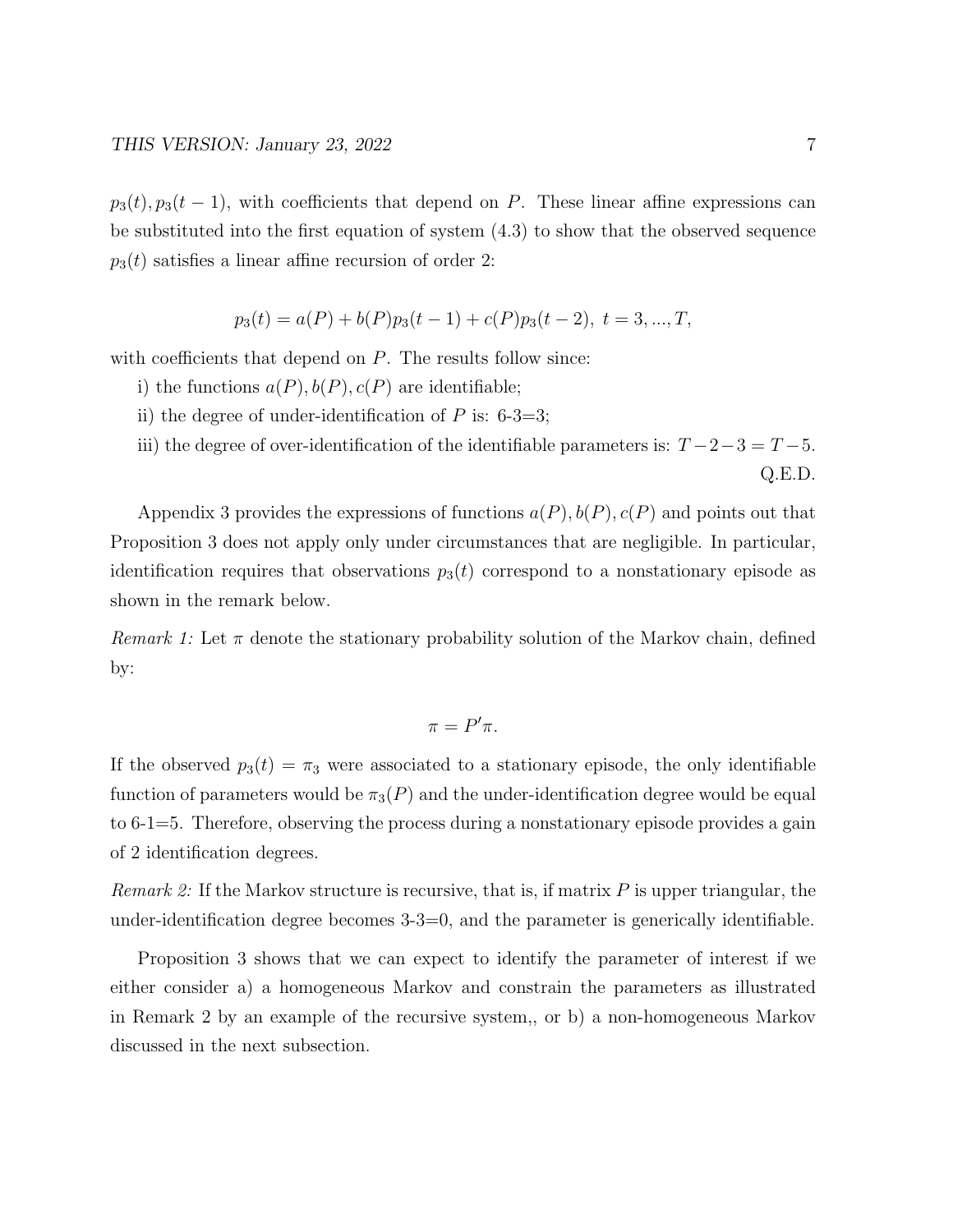### 4.3 Rank Condition in a Propagation Model

Let us now consider an epidemiological model with  $J = 3$  states to facilitate the comparison with Section 4.2. The states are: 1=S for susceptible, 2=I for infectious (individuals stay infectious, even if they recover), 3=D for deceased. The rows of the transition matrix are the following:

row  $1 = S$ :  $(1-p_{13})[1-logist(a_1+a_2p_2(t-1))]$ ;  $(1-p_{13})logist(a_1+a_2p_2(t-1))$ ;  $p_{13}$ row  $2 = I: 0; 1 - p_{23}; p_{23}$ row  $3 = D : 0, 0, 1$ 

where  $logist(x) = 1/[1 + exp(-x)]$  is the logistic function, i.e. the inverse of the logit function. We obtain a triangular transition matrix with state D as an absorbing state. The contagion effect is characterized by parameter  $a_2$  and follows a nonlinear logistic function. We also expect that mortality rate  $p_{23}$  is strictly larger than mortality rate  $p_{13}$ . There are 4 independent parameters in  $\theta = [a_1, a_2, p_{13}, p_{23}]'.$ 

**Proposition 4:** The SID model given above is generically identifiable. Parameter  $\theta$  is over-identified with an over-identification order equal to 5.

**Proof:** The proof is similar to the proof of Proposition 3. The two independent moment conditions are:

$$
p_2(t) = (1 - p_{13})logist[a_1 + a_2p_2(t-1)][1 - p_2(t-1) - p_3(t-1)] + (1 - p_{23})p_2(t-1)
$$
  
\n
$$
p_3(t) = p_{13}[1 - p_2(t-1) - p_3(t-1)] + p_{23}p_2(t-1).
$$

From the second equation, it follows that  $p_2(t-1)$  is a linear affine function of  $p_3(t)$  and  $p_3(t-1)$ . Next by substituting into the first equation, we find that the observed  $p_3(t)$ satisfies a nonlinear recursive equation of order 2 of the type:

 $p_3(t) = a_1(\theta) + b_1(\theta)p_3(t-1) + c_1(\theta)p_3(t-2) + [a_2(\theta) + b_2(\theta)p_3(t-1) + c_2(\theta)p_3(t-1)]$ 2)]  $logist[a_3(\theta) + b_3(\theta)p_3(t-1) + c_3(\theta)p_3(t-2)].$ 

If T is sufficiently large, this nonlinear observed dynamics allows us to identify 9 nonlinear functions of parameter  $\theta$ . Thus parameter  $\theta$  is identifiable with an over-identification order equal to 5.

Q.E.D.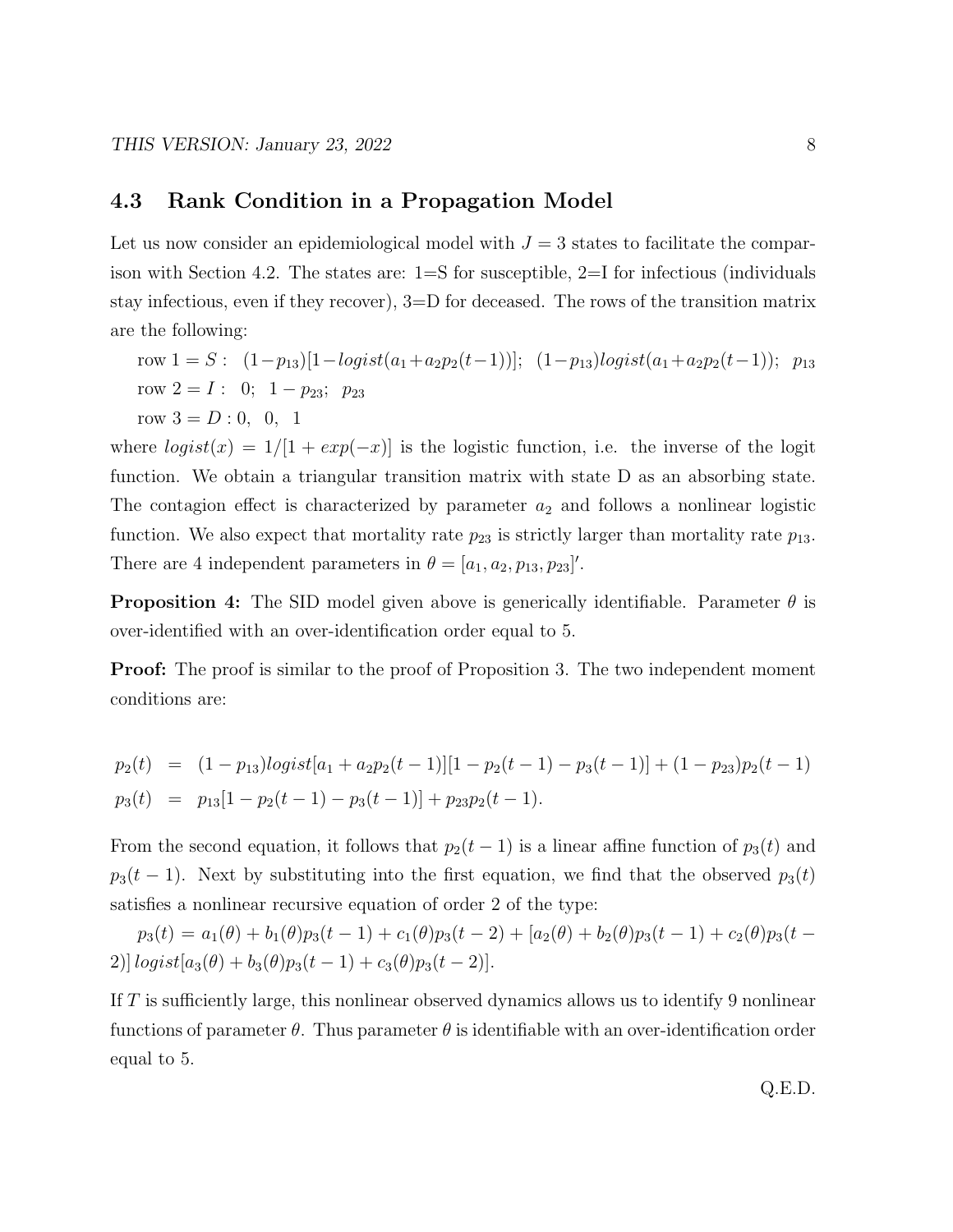From Remark 2, we expected that the triangular form of the transition matrix alone would facilitate the identification. However, the order of over-identification reveals the additional role of the contagion effect. The nonlinear dynamics induced by the logistic transformation also facilitates identification.

# 5 An Illustration

This section illustrates the estimation approach and its performance in an epidemiological model.

### 5.1 The model and the observations

We consider a model with 5 states:  $1=S$ ,  $2=IU$ ,  $3=ID$ ,  $4=R$ ,  $5=D$ , and the following rows of the transition matrix:

row 1:  $(1-p_{15})\pi_{11t}$ ;  $(1-p_{15})\pi_{12t}$ ;  $(1-p_{15})\pi_{13t}$ ; 0;  $p_{15}$ 

where the  $\pi_{1jt}$ ,  $j = 1, 2, 3$  sum up to 1, and are proportional to:

 $\pi_{11t} \approx 1; \ \pi_{12t} \approx exp(a_1+b_1p_2(t-1)+c_1p_3(t-1)); \ \pi_{13t} \approx exp[a_2+b_2p_2(t-1)+c_2p_3(t-1)]$ row2: 0;  $p_{22}$ ;  $p_{23}$ ;  $p_{24}$ ;  $p_{25}$ row3: 0; 0;  $p_{33}$ ;  $p_{34}$ ;  $p_{35}$ row 4: 0; 0; 0;  $p_{44}$ ;  $p_{45}$ 

row 5: 0; 0; 0; 0; 1

Conditional on staying alive, the first row includes a multinomial logit model for the competing propagation driven by either lagged IU, or lagged ID [see, e.g. McFadden (1984)]. The propagation parameters allow for different impacts of  $p_2(t-1)$  and  $p_3(t-1)$ , since the detected individuals are expected to be self-isolated more often. There is no contagion effect from the recovered R, who are assumed no longer infectious <sup>[5](#page-9-0)</sup>. The structure of zeros in the transition matrix indicates that one cannot recover without being infected, one cannot be infected twice (as expected for COVID 19) and death is considered as an absorbing state.

This is a parametric model with  $6+7=13$  parameters, that are the 6 parameters  $a_l, b_l, c_l, l = 1, 2$  and 7 independent transition probabilities.

<span id="page-9-0"></span><sup>&</sup>lt;sup>5</sup>For viruses other then Covid-19, the recovered, immunized individuals can stay infectious.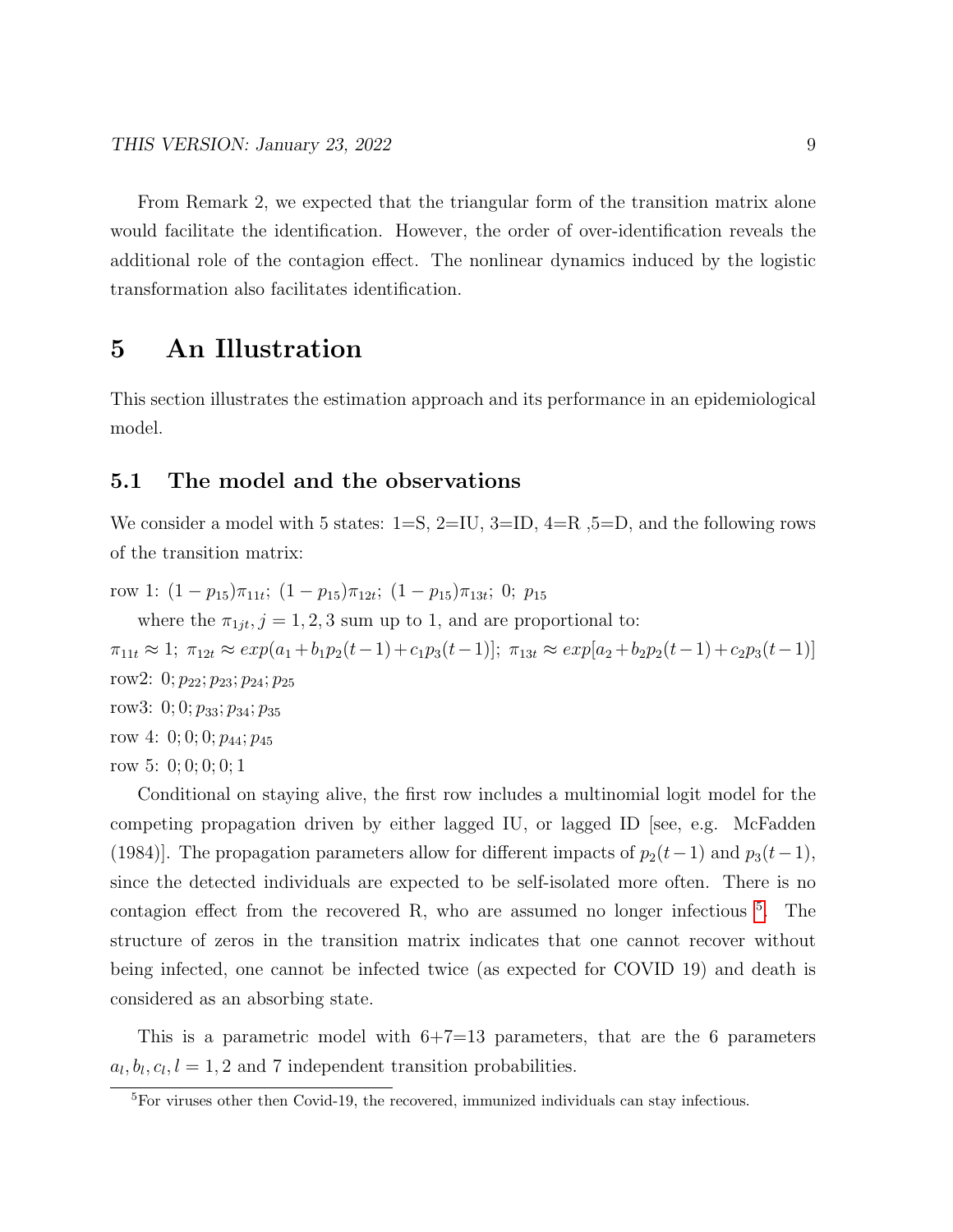Among the 5 series of frequencies  $f_j(t)$   $j = 1, ..., 5$  that sum up to 1 at each date,  $f_3(t)$ and  $f_5(t)$  of infected detected and of deceased, respectively, are assumed to be observed. The frequencies  $f_2(t)$  and  $f_4(t)$  are unobserved and will be considered as additional quantities of interest to be estimated jointly. They are crucial for a model-based reconstituting of counts of infected undetected and of recovered immunized individuals.

As illustrated in Section 4.3, the triangular form of the transition matrix and the nonlinear doubly logistic contagion model provide generic identification.

#### 5.2 Simulations

The model above can be used for simulating the Covid-19 propagation for given values of parameter  $\theta$  and initial value  $p(1)$ . These values are set as follows:

The daily mortality rates are:  $p_{15} = p_{45} = 3e - 05$ ,  $p_{25} = 0.004$ ,  $p_{35} = 0.013$ . The mortality rates  $p_{15} = p_{45}$  correspond to the long term mortality rates in France;  $p_{35}$  is an average mortality rate of individuals detected with Covid-19 in hospitals [see, Verity et al.  $(2020)$ , Table 1 for a comparison,  $p_{35}$  has been fixed between those numbers to account for a lower rate due to the presence of asymptomatic individuals [see e.g. Nishiura et al.(2020) for the asymptomatic ratio].

We assume, there are about 3 times more transition to IU than to ID,i.e.

$$
\exp(a_1) = 3 \exp(a_2), b_1 = b_2, c_1 = c_2,
$$

and the propagation effects due to IU and ID, are equal i.e.  $b_2 = c_2$ . Then  $a_2, b_2$  are set such that:

 $\exp(a_2) = 1e-06$  and  $\exp(2b_2/1000) = 25$ . These parameters have been set to provide about 60 new daily detected infections at the beginning of the epidemic for a population of 60 millions of inhabitants and of 1500 new daily infected later on, about 30 days after the beginning.

The parameters  $p_{23}, p_{24}, p_{34}$  are set equal to:

 $p_{24} = p_{34} = 0.03$ , representing an average recovery time of about 33 days before being immunized. This average time is fixed equal for the IU and ID states in the simulation.

Rate  $p_{23}$  is fixed equal to  $p_{12} = 1e - 06$ , which is the detection rate  $\exp(a_2)$ .

Coefficient  $a_2$  is strictly positive. This means that there can exist exogenous sources of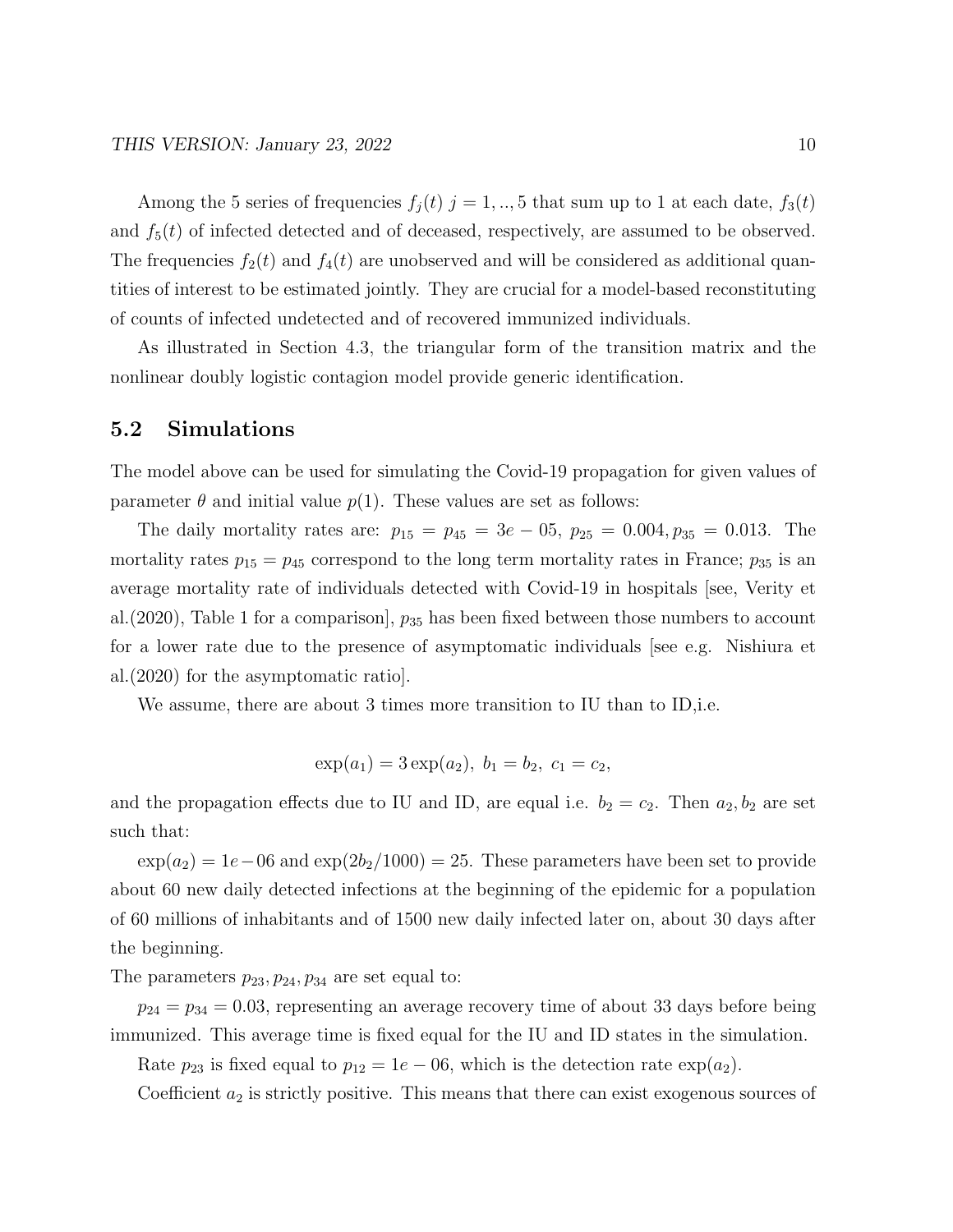infections for the population of interest, either from animals to humans, or more importantly from humans of another population to humans in the population of interest, due to tourism and migration. We consider an open economy from the epidemiological point of view <sup>[6](#page-11-0)</sup>. We do not account for the increasing effort of performing daily tests during the epidemic (its outcome has not been substantial in France during this period, due to the pressure on the market of test components  $\bar{a}$ .

Next, the parameters corresponding to the diagonal transition probabilities are computed from the unit mass restriction on each row.

All probabilities of transitions out of the diagonal are all very small as a consequence of the daily frequency of our data. The initial marginal probabilities are set equal to:  $p_0(t) = (1, 0, 0, 0, 0)$ , that corresponds to an initial population with no prior infection from the coronavirus in this population. Thus, the first cluster will be due to travellers entering the country.

Two types of dynamic analysis can be performed, depending whether the sequence of  $p(t)$ , or the sequence of  $f(t)$  are considered. The dynamics of  $p(t)$ 's are deterministic, and driven by the deterministic system (3.1). They provide us the dynamics of the expected values of  $f(t)$ 's. The dynamics of  $f(t)$ 's are stochastic with trajectories obtained by simulating the time varying Markov process. As an additional outcome, the difference between the  $p(t)$ 's and  $f(t)$ 's provides a measure of uncertainty on any predictions obtained from the deterministic model of  $p(t)$ 's.

Figure 1 shows the evolutions of  $p_2(t)$ ,  $p_3(t)$ ,  $p_4(t)$ ,  $p_5(t)$  in separate panels as their ranges and evolutions differ, due to the selected parameter values. In addition, Figure 1 illustrates the effect of an increase (decrease) of propagation parameter values  $b_1, b_2, c_1$ and  $c_2$  on the marginal probabilities.

[Insert Figure 1: Evolutions of Marginal Probabilities]

The solid lines represent trajectories of  $p(t)'s$  computed from the baseline parameter values given above. The dotted and dashed lines, respectively, depict the trajectories obtained when parameters  $b_1, b_2, c_1$  and  $c_2$  increase and decrease by a factor of 2, respectively.

<span id="page-11-0"></span> $6$ The idea of collective immunity that implies, the infection will disappear if more than 60% of people are immune, implicitly assumes a closed economy. It is valid for the world in its entity, but not for each country separately.

<span id="page-11-1"></span><sup>7</sup>Our model does not explicitly take into account the reliability of these tests, i.e. the proportion of false negative outcomes.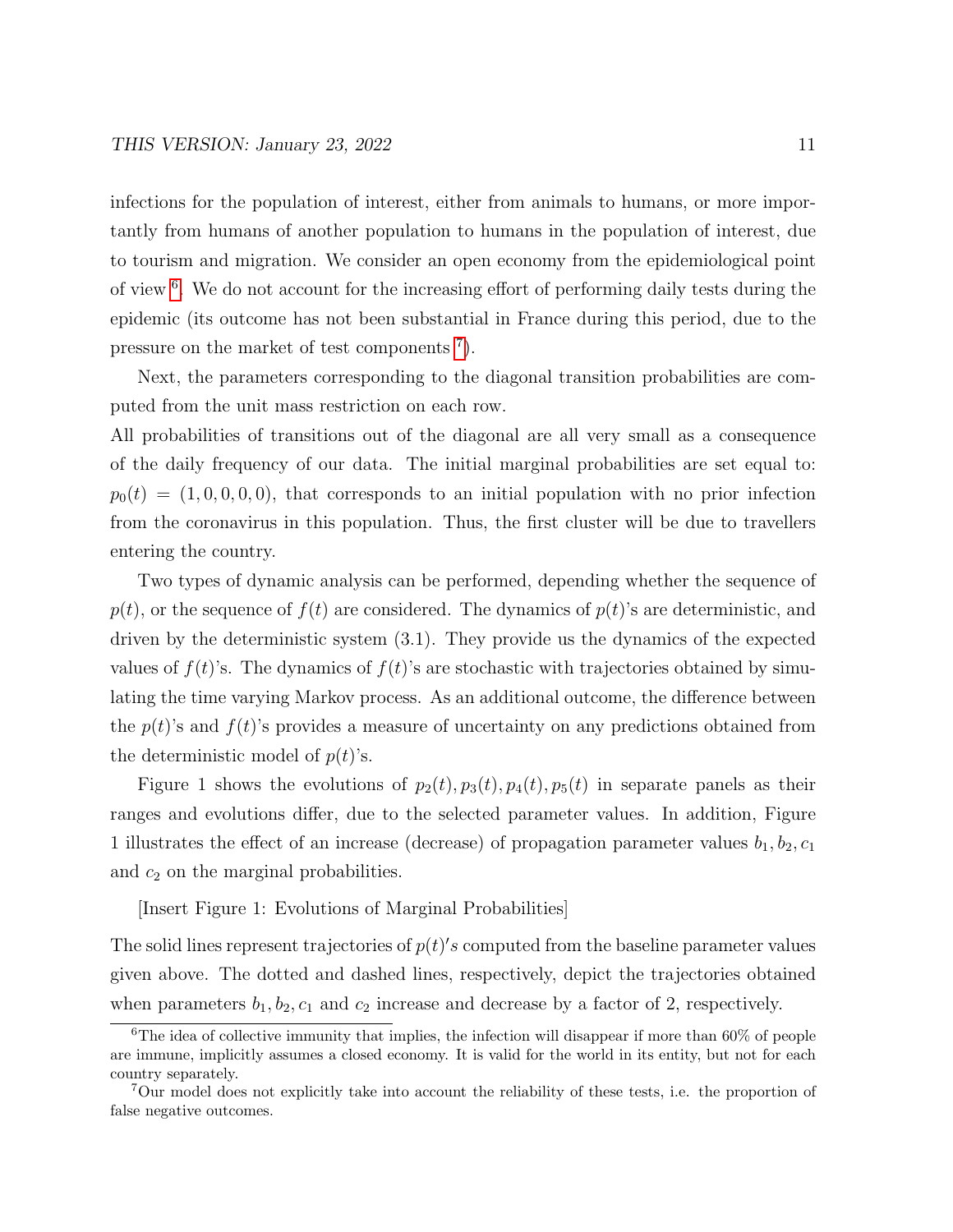The change of propagation parameters, has an impact on the shape of curves, resulting in faster (slower) rates of increase in all panels, except for the bottom right one. The dynamic of  $p_5(t)$  does not seem affected, as the trajectories computed from baseline and increased (decreased) parameter values overlap one another.

Figure 2 displays the evolutions of  $p_3(t) - p_3(t-1)$  and  $p_5(t) - p_5(t-1)$  multiplied by the total size of the population, i.e. 60 millions. These are the new counts of ID, to be compared with the health system capacity, and the numbers of new deaths D, including, but not limited to the confirmed deaths from Covid-19.

[Insert Figure 2: Evolution of New Counts]

As before, the solid lines represent the trajectories computed from the baseline parameter values and the dotted and dashed lines show the trajectories obtained by increasing and decreasing the parameter values, respectively. A change in propagation parameters affects the shape of the curves of new counts, resulting in higher (lower) growth rates of new counts.

The evolutions are computed over a period of 60 days, i.e. 2 months. During this episode, the total number of infected individuals remains rather small, as compared to the size of the population and so does the total count of deaths. The above figures have to be interpreted in terms of stocks and flows as the numbers associated with R and D (resp. S) are cumulated and are interpretable as stocks. This cumulation effect explains the increasing patterns in Figure 1, with higher rates for higher values of propagation parameters.

The two Infected states IU and ID are flows, as they are observed between the times of entry in, and exit from the state of infection. Moreover, the probability of exiting after 20 days is very close to 1. We usually expect a "phase" transition effect: For small  $t$ , these counts increase quickly as new infected individuals are cumulated without a sufficiently high number of exits to compensate for the arrivals. This explain an increase of the curves at the beginning of the period. After that initial period, the counts of exits tend to grow and offset the new arrivals so that the curves tend to flatten. More precisely, they continue to increase, due to the propagation effect, but at a very low rate. This is the so-called flattening of the curve. This theoretical evolution depends on the choice of parameter values, especially the propagation parameters. Given the selected parameter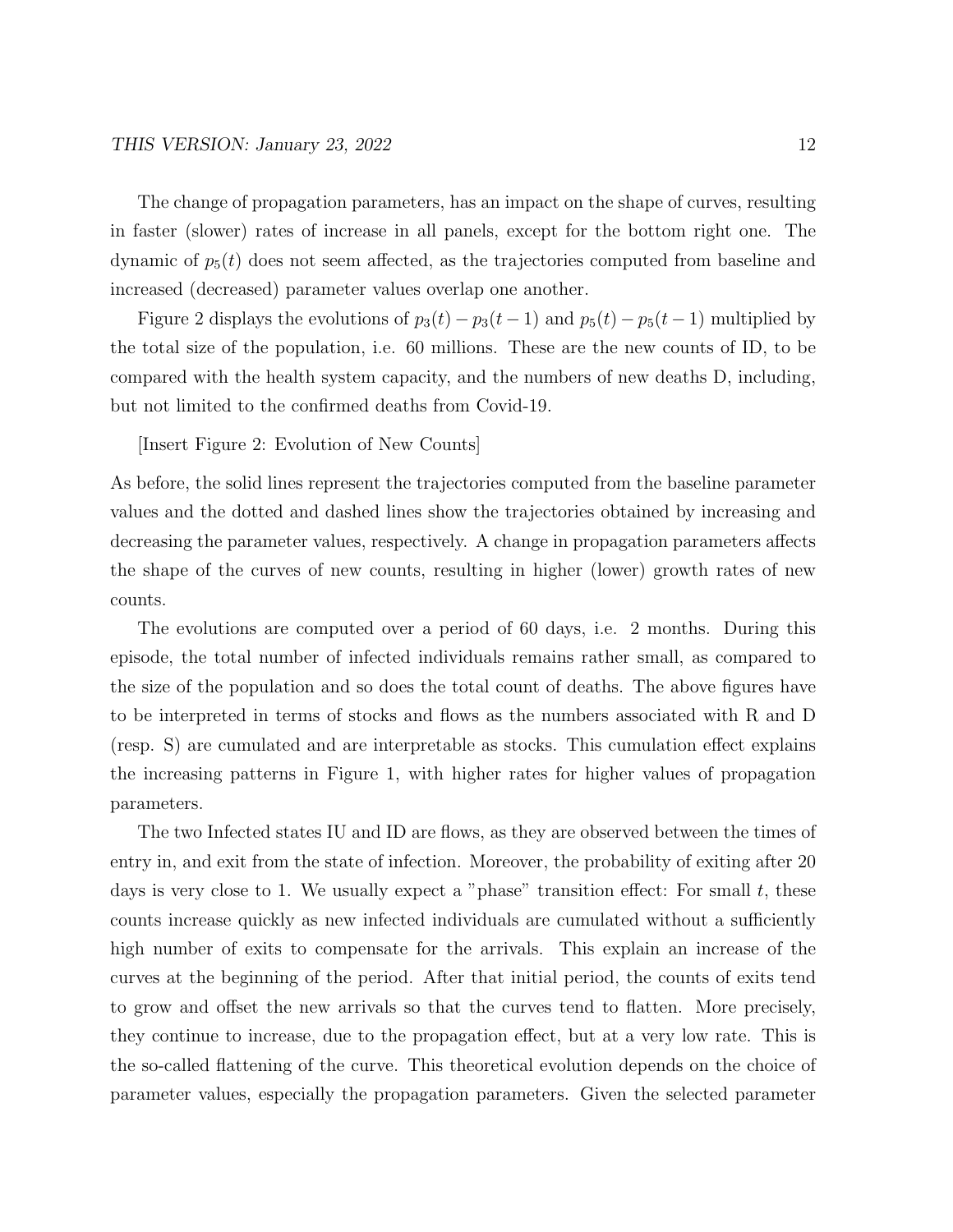values that allow for exogenous sources of infection, the initial convex pattern in the counts of infected is not visible. Only the concave part of the curve, up to its flat part, is observed. One can perform similar dynamic analysis for other credible scenarios, which is called the sensitivity analysis.

The Figures given above have been simulated with time independent propagation parameters. A self-isolation measure introduced at some point, would have changed subsequent evolution. There is a first a tendency to reach a flat part on the curve without self-isolation, and then to reach a lower flat part on the curve with self-isolation measures. Therefore over a longer period, the first flat part can appear as a smoothed peak. If selfisolation measures are lifted afterwards, a second peak of infections is expected, and so on, resulting in a sequence of stop and go [Ferguson et al.(2020)].

### 5.3 Estimation

This section presents the estimation of the extended SIRD model from data on Covid 19 propagation in France over the period of 22 days between 03/16 to 04/06, 2020.

The model introduced in Section 5.1 assumes a stable environment of constant social distancing measures, which was the case in France during the observation period. A total lock-down was implemented on the weekend of March 16, with the closure of shops, schools, universities and introduction of strict social distancing rules. This self-isolation measure had an impact on the spread of the disease, especially on the propagation pa-rameters and some mortality parameters <sup>[8](#page-13-0)</sup>. To detect that effect, it would be necessary to estimate separately the model over the periods of March 1 to 15, and March 20 up to April 7, which is possible as these sufficiently long for identification (see Proposition 3)<sup>[9](#page-13-1)</sup>. Then, we could compare the results to measure the efficiency of the lock-down and perform predictions including the effects of different stages of reopening.

However we focus on data that are reliable for estimation purpose. The fully observed states are the states ID and D. State ID is assumed equivalent to hospitalization, as

<span id="page-13-0"></span><sup>8</sup>The effect of Covid-19 on the total mortality rate is unclear. There is a negative effect of the virus, but also positive effect due to better protection against other viruses such as influenza, and reduced number of car accidents.

<span id="page-13-1"></span><sup>&</sup>lt;sup>9</sup>It is not the case for countries where the propagation is too recent, or isolation decided too late, or data unreliable at the beginning of the episode (Wuhan), or the isolation period too short (Denmark) or introduced in successive steps, or isolation decisions being very different depending on the regions of (Germany and the US).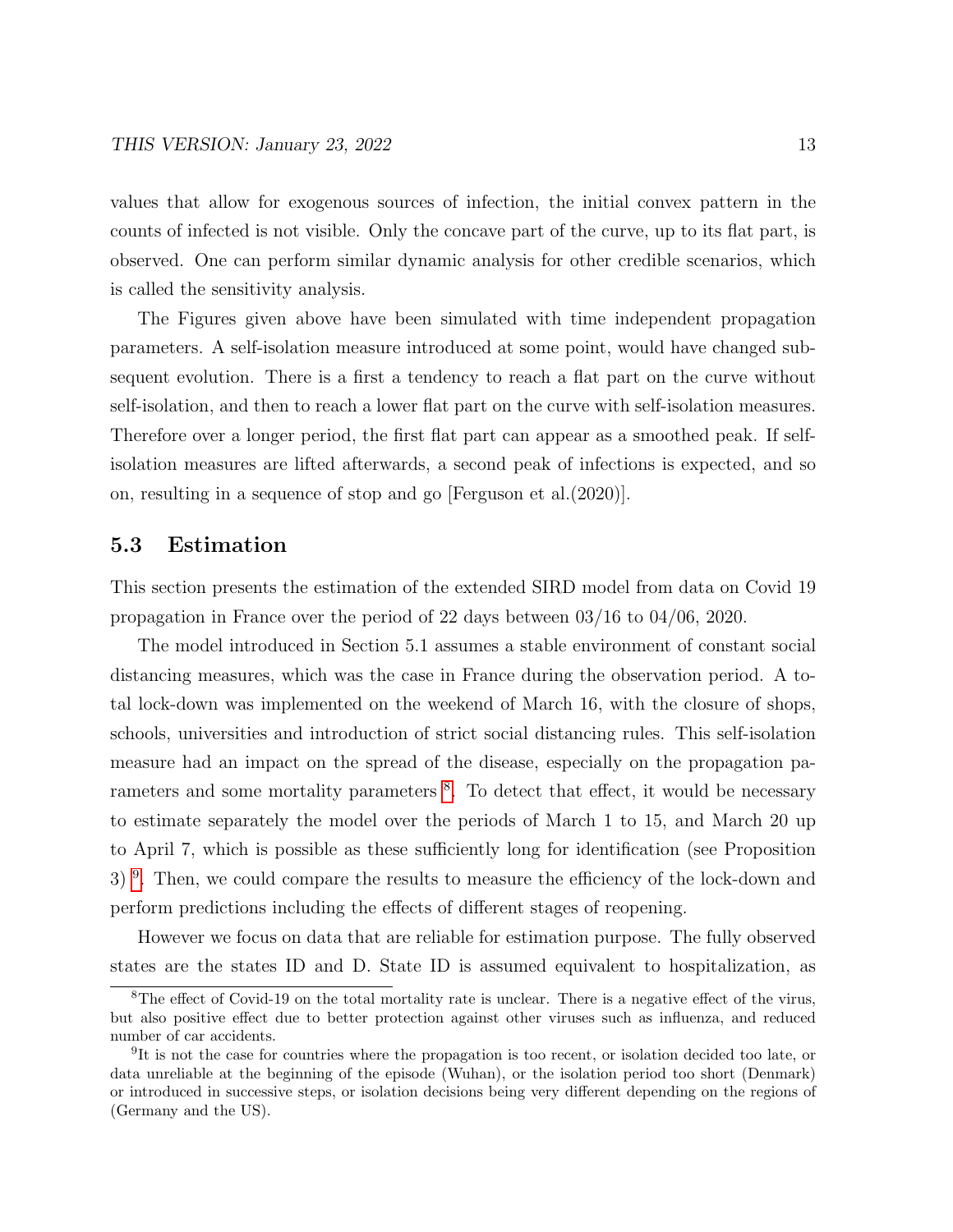the counts of ("confirmed") detected, which are publicly available, are measured with error. This is due to the counts of detected individuals being derived from test results, while not all tests results may have been recorded, some people could have been tested multiple times, inflating the counts, or people have not been tested at random or without an adequate exogenous stratification, which creates selectivity bias  $10$ . In contrast, the hospitalization data are reliable and regularly updated. State D is assumed observed through total death counts. It includes death from Covid-19, which are reported online as D/H, i.e. death after hospitalization and known to underestimate the true D/H values true number of deaths due tu coronavirus, as these do not include all deaths from COVID-19 at home, or in long term care homes.

The series to be estimated are infected undetected IU and recovered R. We use the available series of ("confirmed") detected and of recovered after hospitalization for comparison with the estimates.

More specifically, we use the French data on the total daily number of deaths from the French National Statistical Institute INSEE( 2020) and the daily data on coronavirus pandemic from Sante Publique France (2020) reported at https://dashboard.covid19.data.gouv.fr/ and https://www.linternaute.com/actualite/guide-vie-quotidienne/2489651-covid-19-en-franceles-dernieres-statistiques-au-06-avril-2020/ $^{11}$  $^{11}$  $^{11}$ . The daily evolutions of total counts of hospitalized, detected, recovered and deceased individuals reported in those sources are displayed in Figure 3.

[Insert Figure 3: Evolution of Observed Counts, 03/16 to 04/06, France]

The panels display the series of "hospitalized", "confirmed" (i.e. detected), "returned from hospital" (i.e. recovered after hospitalization) in the top row and left bottom panels, respectively. In the bottom right panel, the dynamics of counts of total deceased (solid line) and deceased due to Covid-19 (dashed line) are distinguished.

The estimation of the model introduced in Section 5.1 produced the following results. The estimated coefficients are  $a_1 = -8.6517, a_2 = -11.1481, b_1 = 0.0034, b_2 = 2.499e$  $05, c_1 = 8.482e - 05, c_2 = 0.00028$ . The estimated coefficient of mortality rate  $p_{15}$  is 3.1575e-05, which is close to the mortality rate in France of  $3e-05 = 0.03/1000$ , used in

<span id="page-14-0"></span><sup>10</sup>Similar data are used for estimation in Manski ,Molinari(2020), but not adjusted for the significant selectivity bias.

<span id="page-14-1"></span><sup>&</sup>lt;sup>11</sup>The size of the French population is  $66.9$  millions of inhabitants.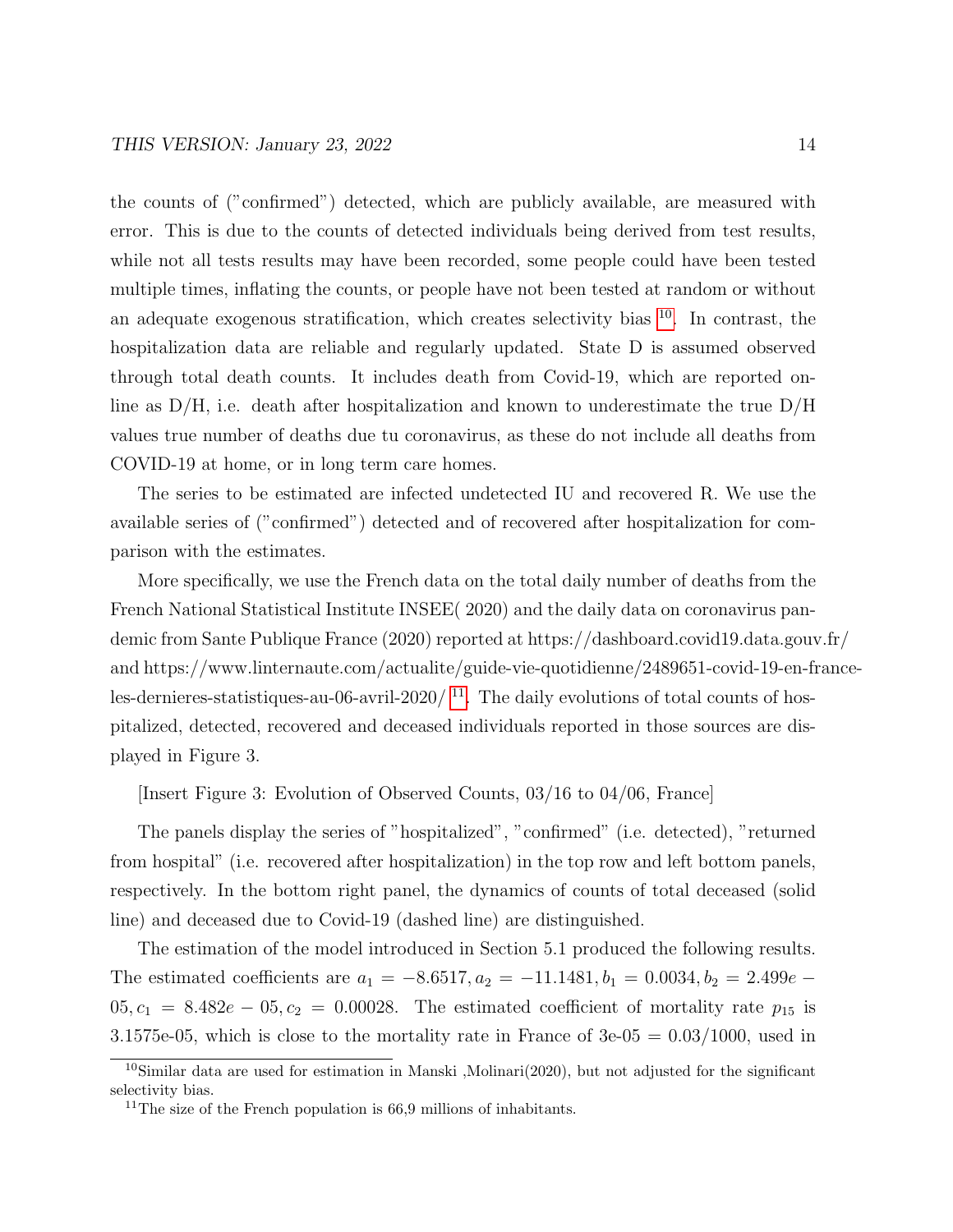the simulation study in Section 5.2.

The estimated transition matrix is given below in Table 1: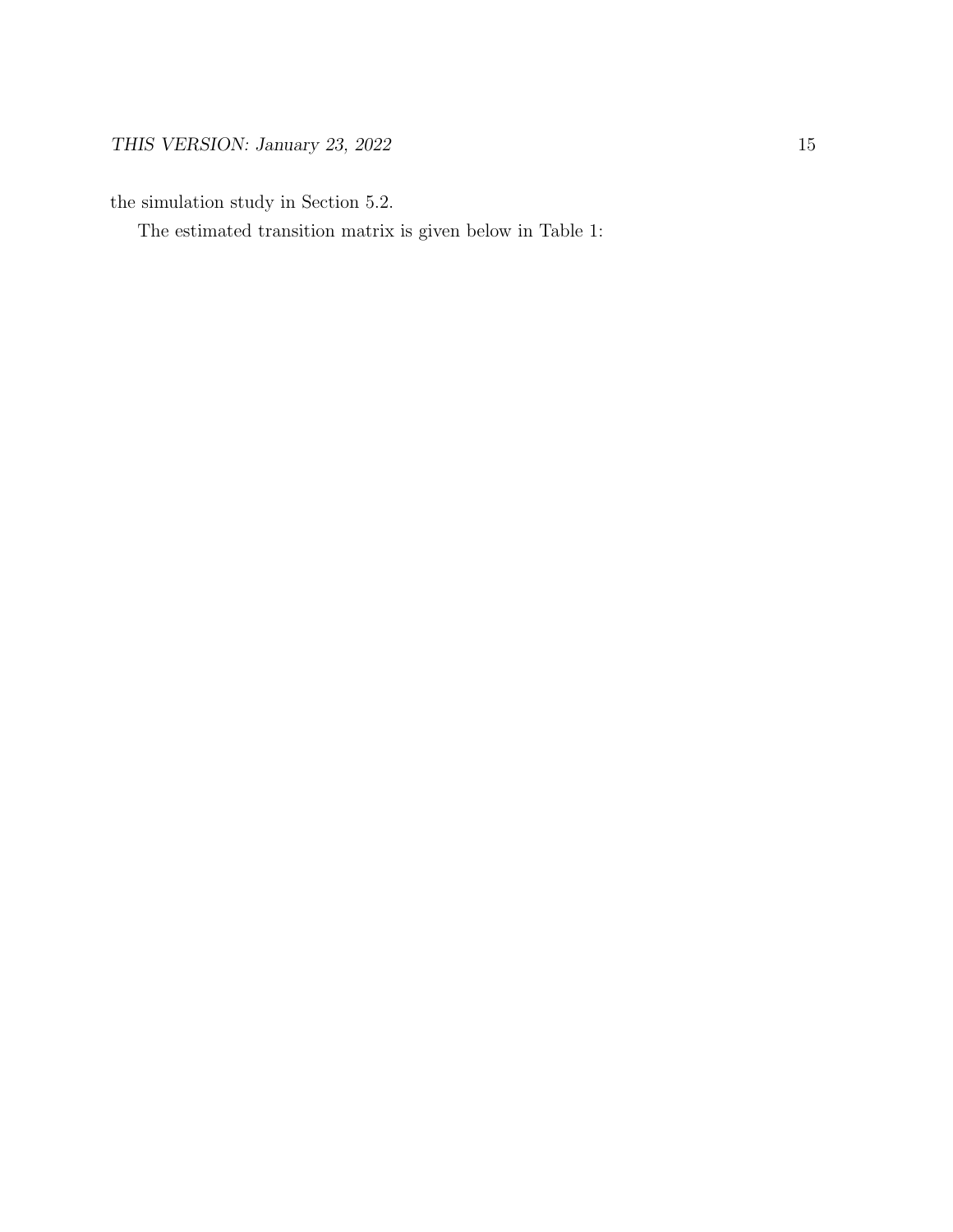|         | $1 = S \perp$ | $2=$ IU | $3=1D$ | $4=R$  | $5=$ D   |
|---------|---------------|---------|--------|--------|----------|
| $2=$ IU |               | 0.9022  | 0.0386 | 0.0571 | 0.00207  |
| $3=ID$  |               |         | 0.7926 | 0.1032 | 0.0158   |
| $4 = R$ |               |         |        | 0.9999 | 1.514e-5 |
| $5=$ D  |               |         |        |        |          |

Table 1. Estimated Transition Matrix

The evolutions of estimated counts of IU, i.e. infected and undetected and of R, i.e. recovered are shown in Figure 4 (solid line). The estimates are compared with the available counts of ("confirmed") detected individuals and of recovered after being hospitalized  $(R-H)$ .

[Insert Figure 4: Estimated and Observed Counts]

The estimated counts exceed those reported by the sources. In particular, the observed and estimated counts on April 06, 2020, which is the last day of sample are as follows: The final observed count of ("confirmed") detected is equal to 78167 and is 1.2 times smaller that the estimated final count of infected and undetected (IU) equal to 94461. The observed final count of Recovered (after being hospitalized) equal to 17250 is 6.24 times smaller than the estimated final count of Recovered equal to 107640.

Let us now present a scenario of a projected evolution, based on the estimated coefficients values and probabilities. Figure 5 below shows the projected evolution of the marginal probabilities of IU, ID, R and D over the period of 25 years.

[Insert Figure 5: Projected Evolution of Marginal Probabilities]

Figure 5 displays peaks in marginal probabilities of states 2 and 3 that occur after about 98 days. At the peak, the projected count of infected and undetected (IU) individuals is over 300,000. Another pessimistic outcome is that it takes about 25 years for the marginal probabilities to decline to 0. Figure 6 below shows the projected daily new counts of ID and deceased (D) over an initial period of 60 days, which can be used for assessment of the capacity of the health sector.

[Insert Figure 6: Projected Evolution of New Counts]

We observe that after 60 days, the daily new death counts increase to 3000 per day. At the same time, the new hospitalizations decrease quickly over time.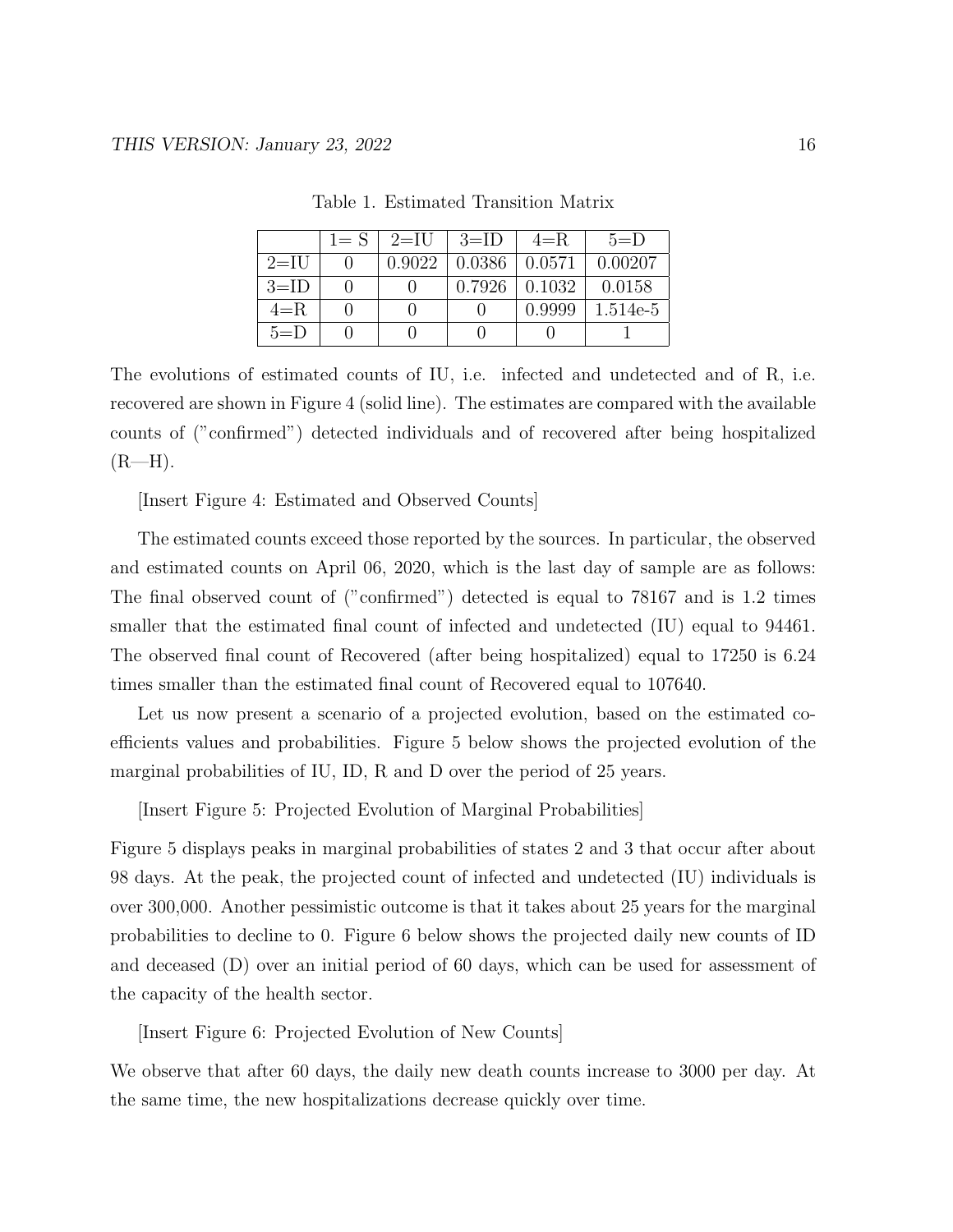# 6 Concluding Remarks

This paper is intended to provide a solution for incomplete counts of infected and undetected individuals and of recovered individuals. These unknown quantities can be estimated jointly with the parameters in a standard framework of a compartmental epidemiological model. This approach is illustrated in an estimation involving French count data. The methodology required daily data on the total number of deaths, not only on the deaths due to COVID. These data are available in France and other European countries [see, the website Euromomo], but are unavailable in other countries, such as Canada.

The estimation approach can be extended as follows, which is left for future research: i) The model is a special nonlinear state space model, with states  $p(t)$ , deterministic state equations (3.1), and (Gaussian) measurement equations:  $\hat{A}_t = Ap(t) + u(t)$ , where  $u(t)$  denotes the (approximately Gaussian) measurement error. Even though the joint estimation can be easy performed, as shown in Section 5.3, the general algorithms for nonlinear state space models would be preferred for updating the results at each daily arrival of new observation. For this purpose, a Robust Extended Kalman Filter (EKF) [Julian, Uhlman (1997), White (1999), Krener (2003)],an Unscented Kalman Filter (UKF) [Song,Grizzle (1995), Wan,Van der Merwe(2000)], and particle filters [Pitt, Shephard (1999), Schon et al.(2005)] can be applied. ii) Additional unobserved state variables could also be introduced to account for individual compliance with self-isolation measures and its dynamic [see e.g. Alvarez et al.(2020), Chudik et al.(2020),Ferguson et al.( 2020), Tang et al. (2020)]. The individual efforts (moral hazard phenomenon) have impact on the propagation parameters. This can be captured by introducing propagation parameters with stochastic heterogeneity over time. Specific heterogeneity dynamics would allow for reproducing the stop and go phenomenon [see e.g. Ferguson et al.(2020), Figure 4]. iii) The treatment of missing data can likely be improved by introducing additional explanatory variables that are expected to impact the virus propagation. This approach is followed in Hortacsu et al. (2020) who use hospitalization data from various regions and interregional transportation data to forecast infection rates. iv) Other specifications of the propagation functions  $\pi_t$  can also be considered and compared [see Wu et al. (2020)].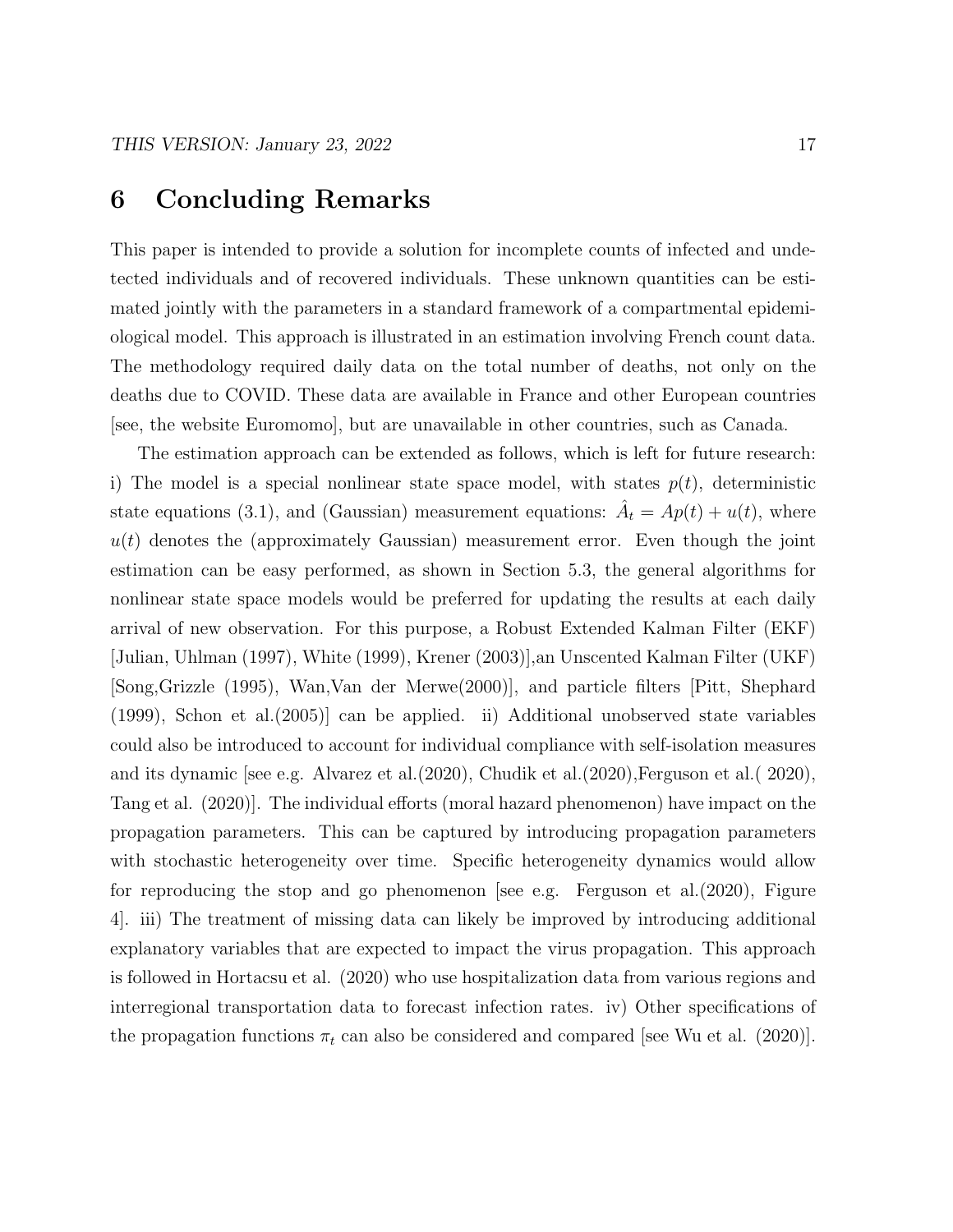# REFERENCES

Allen, L.J.S. (1994): Some Discrete-Time SI, SIR and SIS Epidemic Models, Mathematical Biosciences, 124, 83-105.

Alvarez, F., Argente,D. and F.,Lippi (2020) :A Simple Planning Problem for COVID-19 Lockdown,DP University of Chicago.

Brauer, F. and C. Castillo-Chavez (2001): Mathematical Models in Population Biology and Epidemiology,Springer,New York.

Chudik, A., Pesaran, H., and A., Rebucci (2020): Voluntary and Mandatory Social Distancy: Evidence on COVID 19 Exposure Rates from Chinese and Selected Countries,NBER 27034.

Cressie,N. and T., Read (1984): Multinomial Goodness-of-Fit Tests, JRSS,B,46,440-464.

Einicke,G. and L., White (1999): Robust Extended Kalman Filtering,IEEE Trans. Signal. Process.,47,2596-2599.

Ferguson N., et al. (2020): Estimating the Number of Infections and the Impact of Non-Pharmaceutical Interventions on Covid-19 in 11 European Countries,Imperial College London.

Garet,O., and I.,Marchand (2006): Competition Between Growths Governed by Bernoulli Percolation,Polymath,12,695-734.

Godambe,V and M Thompson (1974) Estimating Equations in the Presence of a Nuisance Parameter,Annals of Statistics,3,568-571.

Good I. (1949): The Number of Individuals in a Cascade Process, Proc. Camb. Phil. Soc.,45,360-363.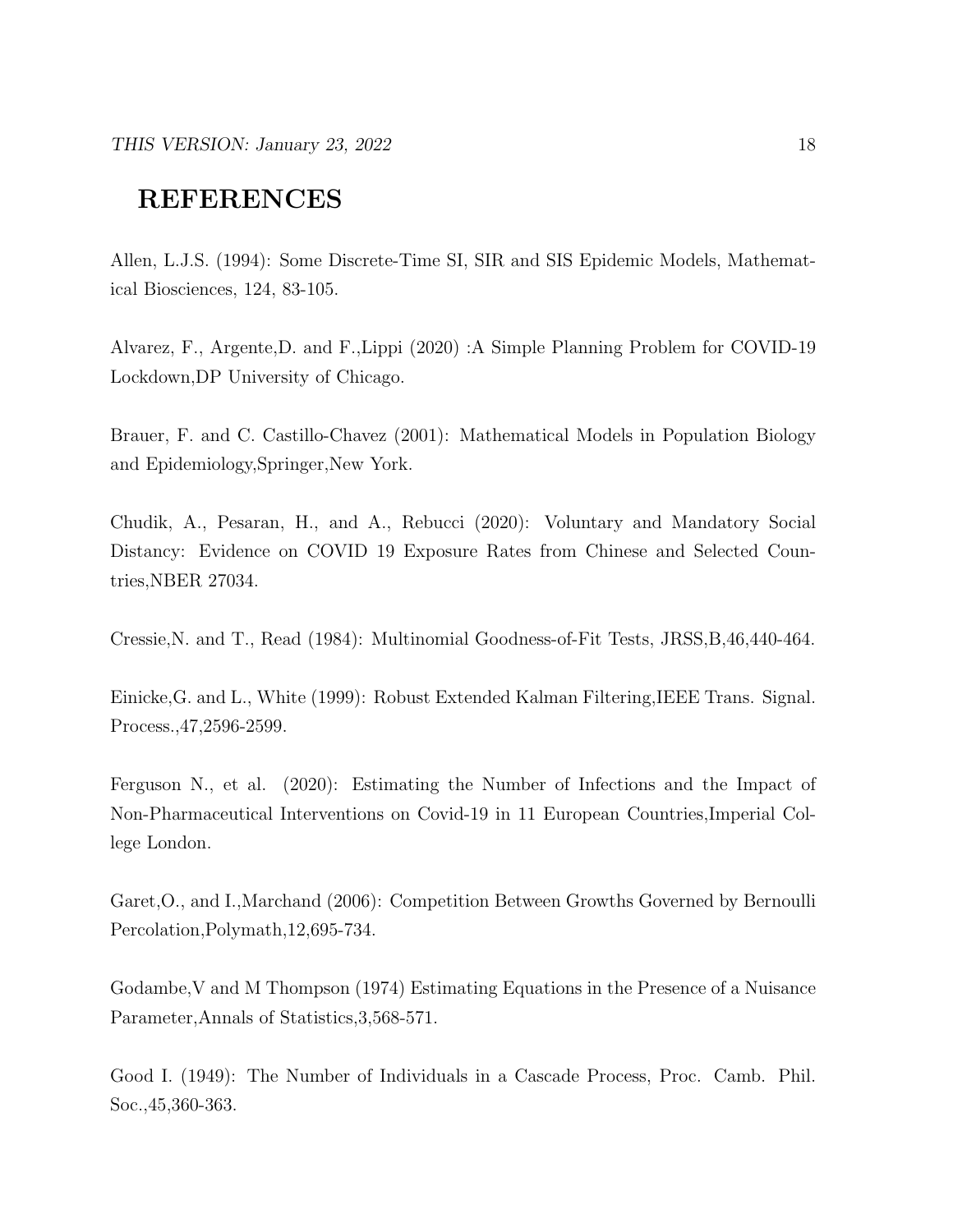Gourieroux,C., and J., Jasiak (2020): Analysis of Virus Propagation: Anatomy of Stochastic Epidemiological Models, DP.

Hammersley,J. (1957): Percolation Processes: Lower Bounds for the Critical Probability, Annals Math. Stat.,28,790-795.

Hardin,J and J Hilbe (2003): Generalized Estimating Equations, Chapman & Hall

Hethcote, H. (2000): The Mathematics of Infectious Diseases,SIAM Review, 42, 599-653.

Hortacsu,A., Liu, J.,and T., Schwieg (2020):Estimating the Fraction of Unreported Infections in Epidemics with a Known Epicenter: An Application to COVID-19, University of Chicago DP.

Julien,S and J., Uhlman (1997): A New Extension of the Kalman Filter to Nonlinear Systems,11th Int.Symp. on Aerospace/Defence,Sensing,Simulation and Controls

INSEE (2020): Nombre de deces quotidiens par departement, April 10.

Kermack, W., and A. McKendrick (1927): A Contribution to the Mathematical Theory of Epidemics,Proceedings of the Royal Statistical Society, A, 115,700-721.

Krener,A (2003):"The convergence of the EKF"in Directions in Mathematical Systems:Theory and Optimization,173-182, Springer

Li, R. et. al.(2020): Substantial Undocumented Infection Facilitates the Rapid Dissemination of Novel Coronavirus(SARs-CoV2), Science.

Manski,C.,and F., Molinari(2020) Estimating the COVID-19 Infection Rate:Anatomy of an Inference Problem,Northwestern Univ. DP.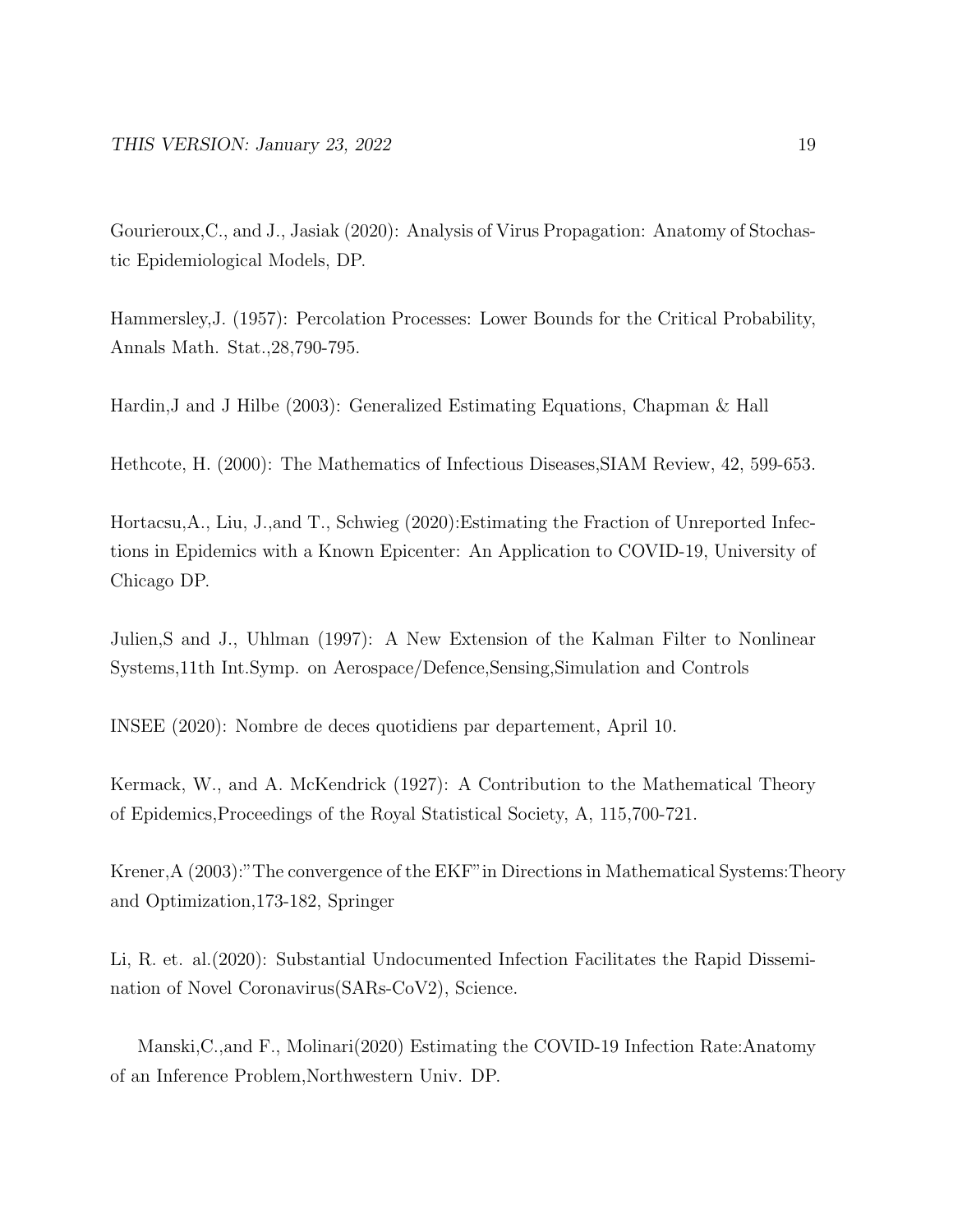McFadden, D. (1984): Econometric Analysis of Qualitative Response Models,in Handbook of Econometrics,Vol 2,1395-1457, Elsevier.

McKendrick,A. (1926): Applications of Mathematics to Medical Problems, Proceedings of the Edinburgh Mathematical Society, 14, 9-130.

Miller,J. and G. Judge (2015): "Information Recovery in a Dynamic Statistical Markov Model", Econometrics, Vol 3/2, 187-198.

McRae, E. (1977): Estimation of Time Varying Markov Processes with Aggregate Data,Econometrica, 45,183-198.

Nishiura,H. et al. (2020): Estimation of the Asymptomatic Ratio of Novel Coronavirus Infection(COVID-19),Int.J. Infect.Dis.

Pitt, M., and N., Shephard (1999):Filtering via Simulation: Auxiliary Particle Filters, JASA,94,590-599.

Sante Publique France (2020): Donnees Hospitalieres Relatives a l'Epidemie Covid-19.

Schon, T., Gustafson,F and P.J., Nordlund (2005): Marginalized Particle Filters for Mixed Linear/Nonlinear State Space Models, IEEE Trans. on Signal Processing, 53,2279-2288.

Song,Y and J, Grizzle (1995): The Extended Kalman Filter as a Local Asymptotic Observer,Estimation and Control,5,59-78

Verity, R. et al. (2019): Estimates of the Severity of Coronavirus Disease 2019;A Model Based Analysis,Lancet Infect.Dis.

Vynnicky,.E., and White,R. (eds)(2010): An Introduction to Infectious Disease Modelling, Oxford Univ Press.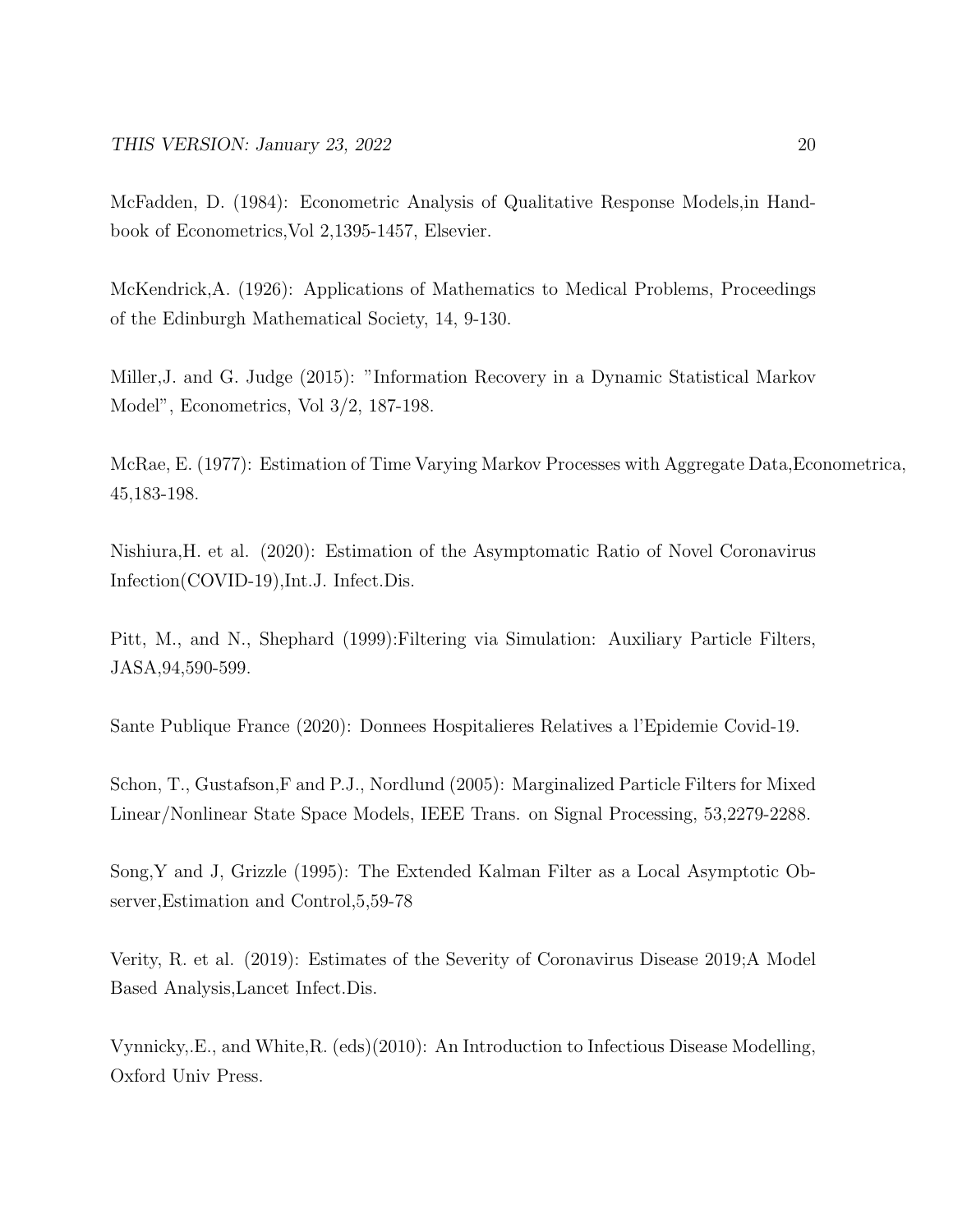Tang,B et al.(2020) : Estimation of the transmission Risk of the 2019-nCoV and its Implication for Public Health Interventions,Journal of Clinical Medicine,9;

Wan,E and R,Van der Merwe (2000) : The Unscented Kalman Filter for Nonlinear Estimation,in Adaptive Systems for Signal Processing,Communication and Control Symposium,IEEE 2000,153-158

Wu,K, Darcet,D,Wang,Q and D,Sornette (2020): Generalized Logistic Growth Modelling of the Covid 19 Outbreak in 29 Provinces in China and the Rest of the World,DP Univ.Zurich.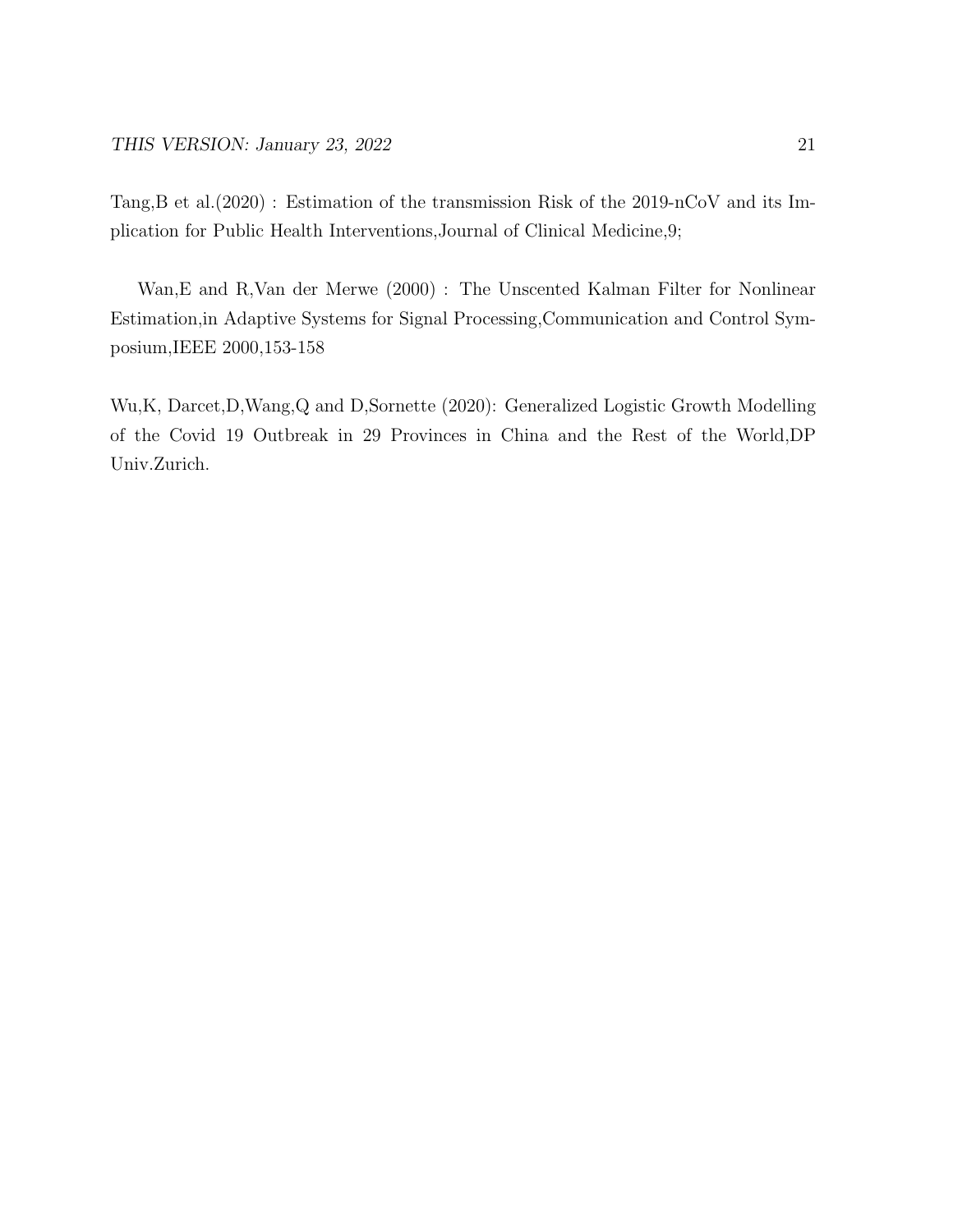## Appendix 1 Expression of the Autocovariance Operator

Instead of characterizing the individual histories by the qualitative sequences  $Y_{it}$ , a sequence of J-dimensional vectors  $Z_{it}$  can be alternatively considered, where component j is the 0-1 indicator of  $Y_{it} = j$ . Then we have:

$$
E(Z_t|Z_{t-1}) = P(t-1)Z_{t-1},
$$

where  $P(t-1)$  denotes the transition matrix from date t-1 to date t. By the iterated expectations theorem, we get:

$$
E(Z_t|Z_{t-h}) = \Pi(t-1;h)Z_{t-h},
$$

where  $\Pi(t-1;h) = P(t-1)...P(t-h)$ .

Let us now consider the covariance:

$$
\Omega_{t,t-h} = Cov(Z_t, Z_{t-h}) = E(Z_t Z'_{t-h}) - E(Z_t) E(Z_{t-h})'
$$
  
= 
$$
E(\Pi(t-1; h) Z_{t-h} Z'_{t-h}) - p(t) p(t-h)'
$$

(by the iterated expectation and using  $E(Z_t) = p(t)$ )

$$
= \Pi(t-1;h)E[diag(Z_{t-h})] - p(t)p(t-h)'
$$

(by taking into account the 0-1 components of Z)

$$
= \Pi(t-1;h)diag[p(t-h)] - p(t)p(t-h)'.
$$

This is the expression of the autocovariance as a function of the  $p(t)$ 's and model parameters.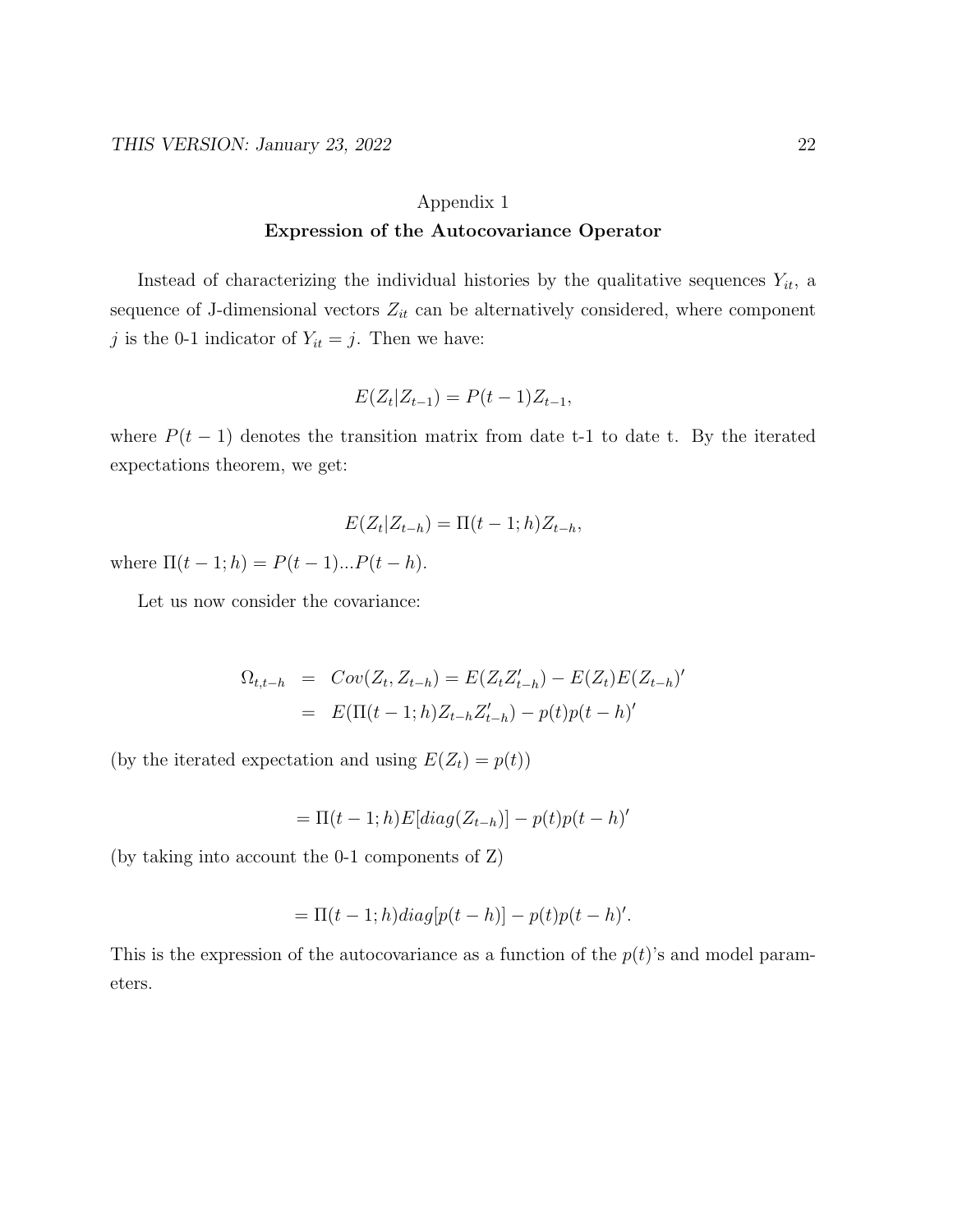### Appendix 2 Asymptotic Expansions

They are easily derived, given that the optimization in Proposition 2 is deterministic. Therefore, estimators  $\hat{p}(1), \hat{p}(2), ..., \hat{p}(T), \hat{\theta}$  are deterministic functions of observations  $\hat{A}_t = Af(t), t = 1, ..., T$ . If the transition matrix is twice continuously differentiable with respect to  $p(t-1)$  and  $\theta$  in a neighbourhood of the true values, these deterministic functions are continuously differentiable. Then, by using the asymptotic normality of  $f(t)$ 's (Proposition 1), we can apply the delta method to deduce the 1/ √ N rate of convergence of the estimators and their asymptotic variance-covariance matrix from the one of the  $f(t)$ 's (see Appendix 1).

When the number of observation dates and of missing counts is too large, the use of the delta method can be numerically cumbersome. It can be replaced by a bootstrap method (for which the regularity conditions of validity are satisfied in our framework, or by the approximated accuracies provided by an EKF, or UKF algorithm.

#### Appendix 3

#### Nongeneric Cases in Proposition 3

This appendix derives the equations used in the proof of Proposition 3. It provides the closed form expressions of functions  $a(P), b(P), c(P)$ , and outlines conditions 1 to 4 for the validity of Proposition 3.

i) Let us first solve the second equation of system (4.3). We get:

$$
(p_{23} - p_{13})p_2(t-1) = p_3(t) + (p_{13} - p_{33})p_3(t-1) - p_{13},
$$

or,

$$
p_2(t-1) = [p_3(t) + (p_{13} - p_{33})p_3(t-1) - p_{13}]/(p_{23} - p_{13}),
$$

if the following condition is satisfied:

condition 1:  $p_{23}$  is different of  $p_{13}$ .

ii) Next, let us consider the first equation of system (4.3):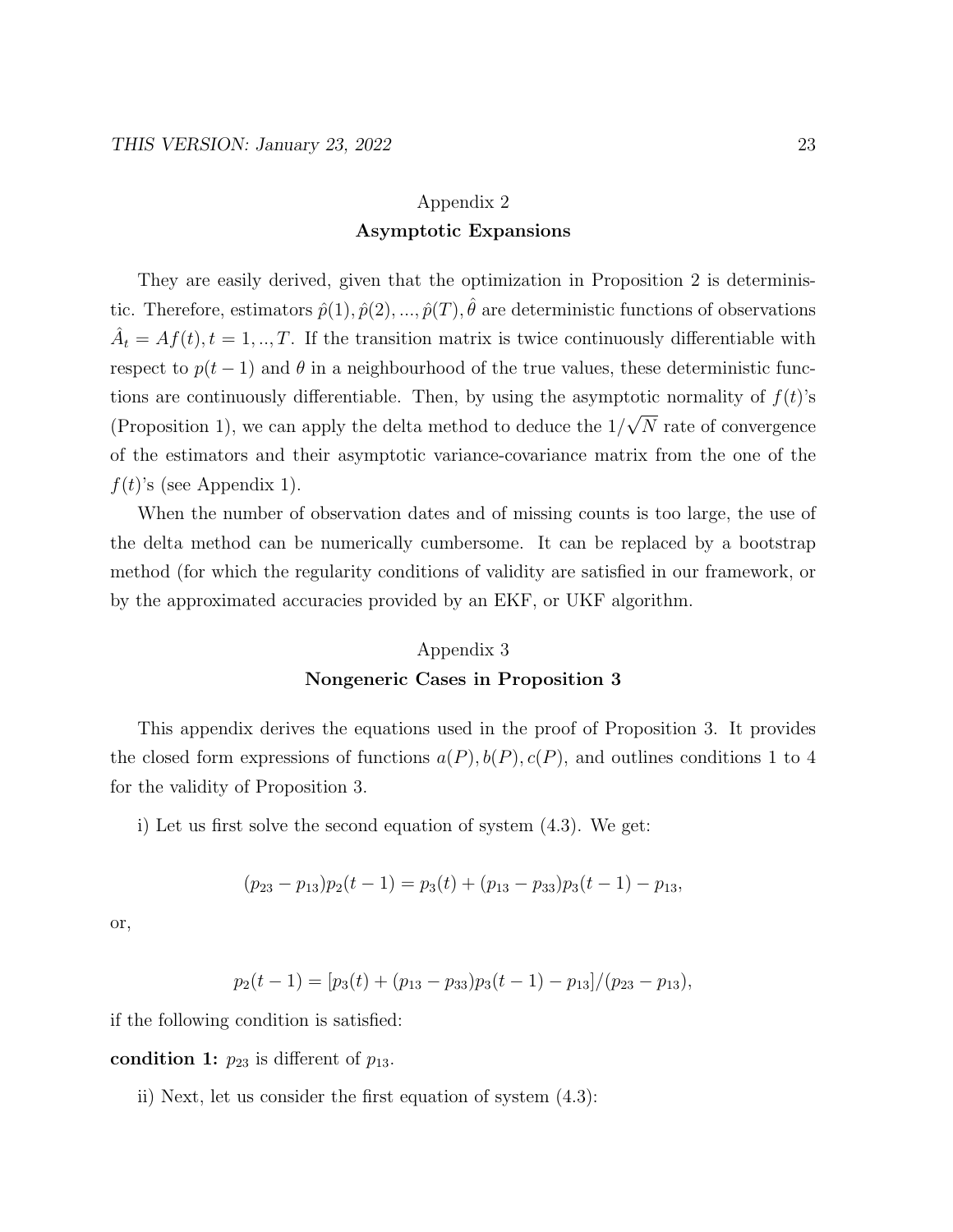$$
p_2(t) = p_{12} + (p_{22} - p_{12})p_2(t-1) + (p_{32} - p_{12})p_3(t-1)
$$

and substitute into this equation the expression of  $p_2(t)$  derived in part i). We get:

 $p_3(t + 1) + (p_{13} - p_{33})p_3(t) - p_{13} = p_{12}(p_{23} - p_{13}) + (p_{22} - p_{12})[p_3(t) + (p_{13} - p_{33})p_3(t -$ 1) –  $p_{13}$ ] +  $(p_{23} - p_{13})(p_{32} - p_{12})p_3(t - 1)$ .

It follows that:

$$
a(P) = p_{12}(p_{23} - p_{13}) + p_{13}(1 - p_{22} + p_{12}),
$$
  
\n
$$
b(P) = p_{22} - p_{12} + p_{33} - p_{13},
$$
  
\n
$$
c(P) = (p_{22} - p_{12})(p_{13} - p_{33}) + (p_{23} - p_{13})(p_{32} - p_{12}).
$$

To get a recursive equation of order 2, we need the second condition:

### condition 2:  $c(P) \neq 0$

To identify functions a, b, c from the observed  $p_3(t)$ , we need:

condition 3: The matrix  $3 \times (T-2)$  with columns  $(1, ..., 1)$ ',  $(p_3(T-1), p_3(T-2), ..., p_3(2))$ ' and  $(p_3(T-2), p_3(T-3), ..., p_3(1))'$  is of full column rank.

This implies, in particular, the order condition:  $T \geq 5$  in Proposition 3.

The following condition 4 is needed for computing the exact under-identification order of P from functions  $a, b, c$ .

condition 4: By taking into account the unit mass restrictions on the rows of  $P$ , the Jacobian of  $(a, b, c)$  has rank 3.

Note that condition 4 implies condition 2.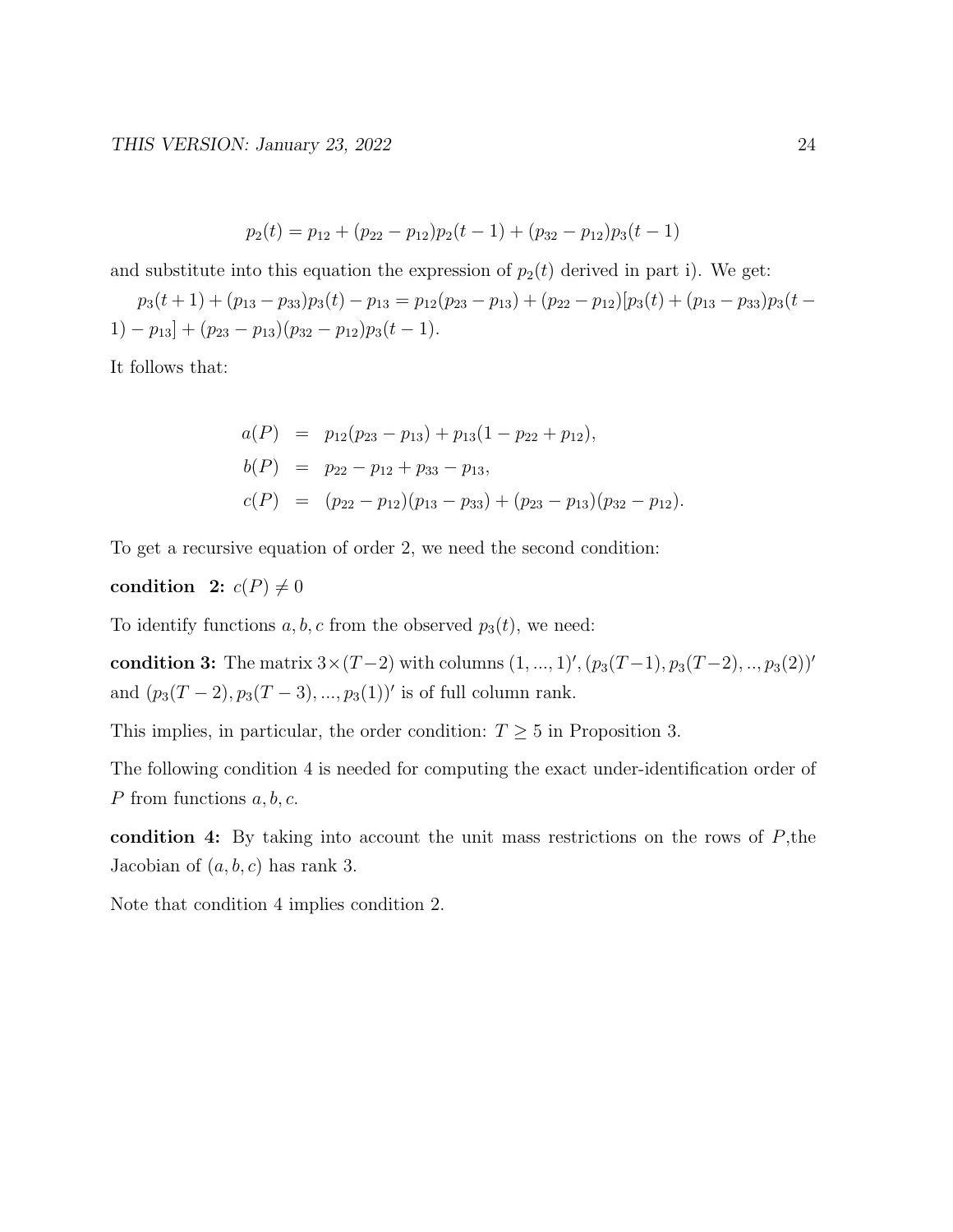

Figure 1: Evolution of Marginal Probabilities Solid line-baseline, dotted line - doubled propagation parameters, dashed line - halved propagation parameters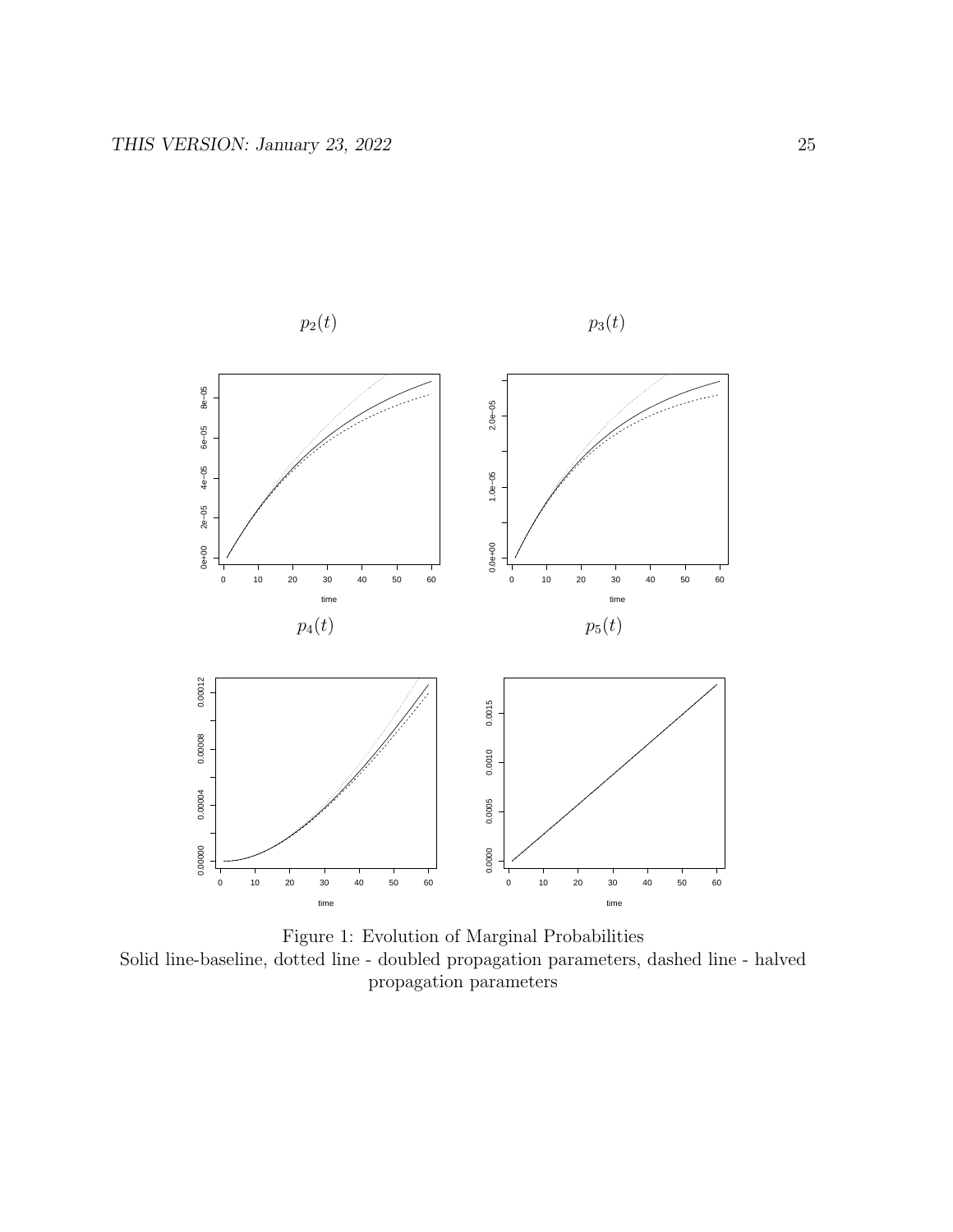



Solid line-baseline, dotted line - doubled propagation parameters, dashed line - halved propagation parameters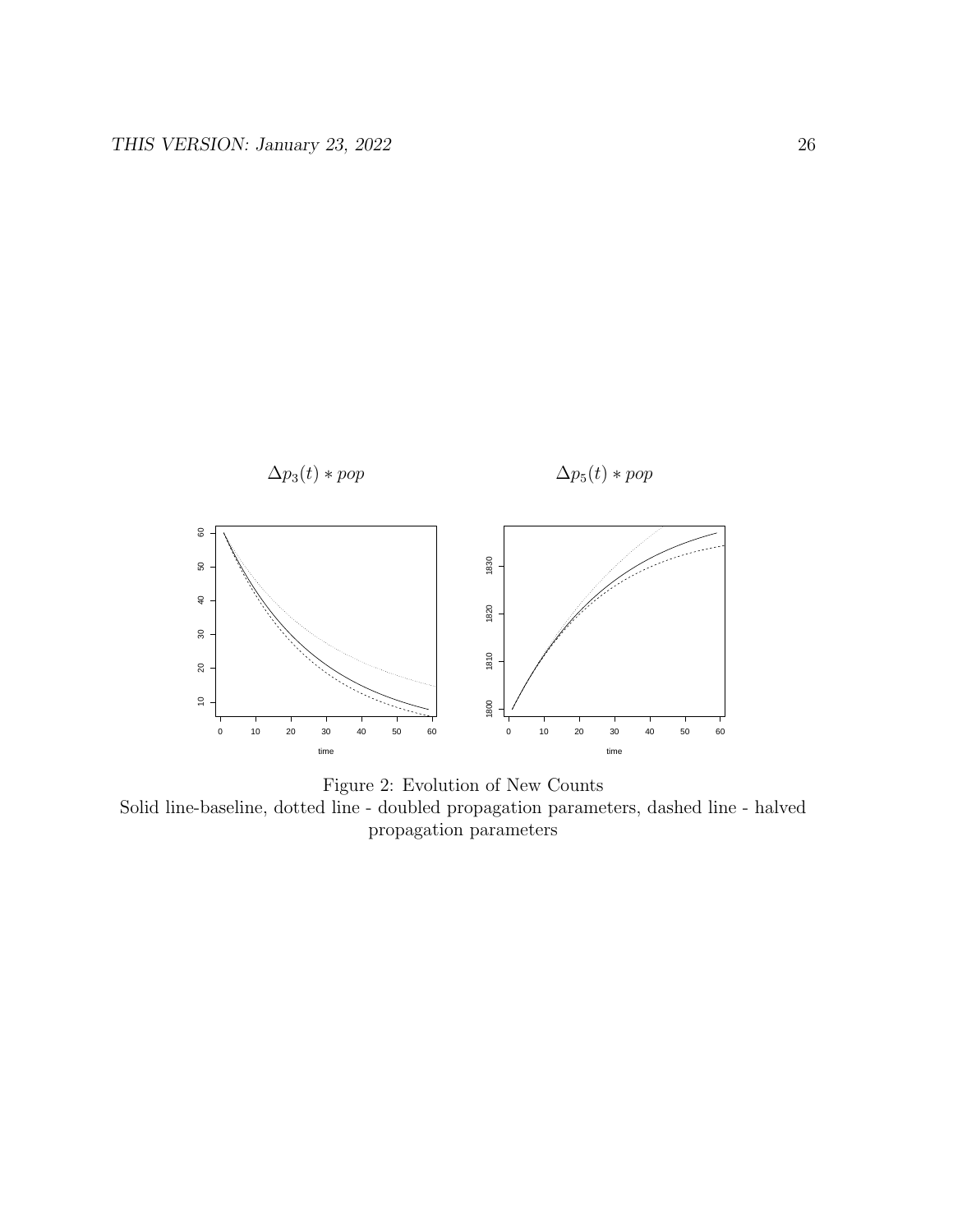

Figure 3: Evolution of Observed Counts, 03/16 to 04/06, France The figure shows the evolution of observed daily counts. In the panel of deceased (bottom, right), the solid line shows the total deceased in France and the dashed line the (reported) deceased due to Covid-19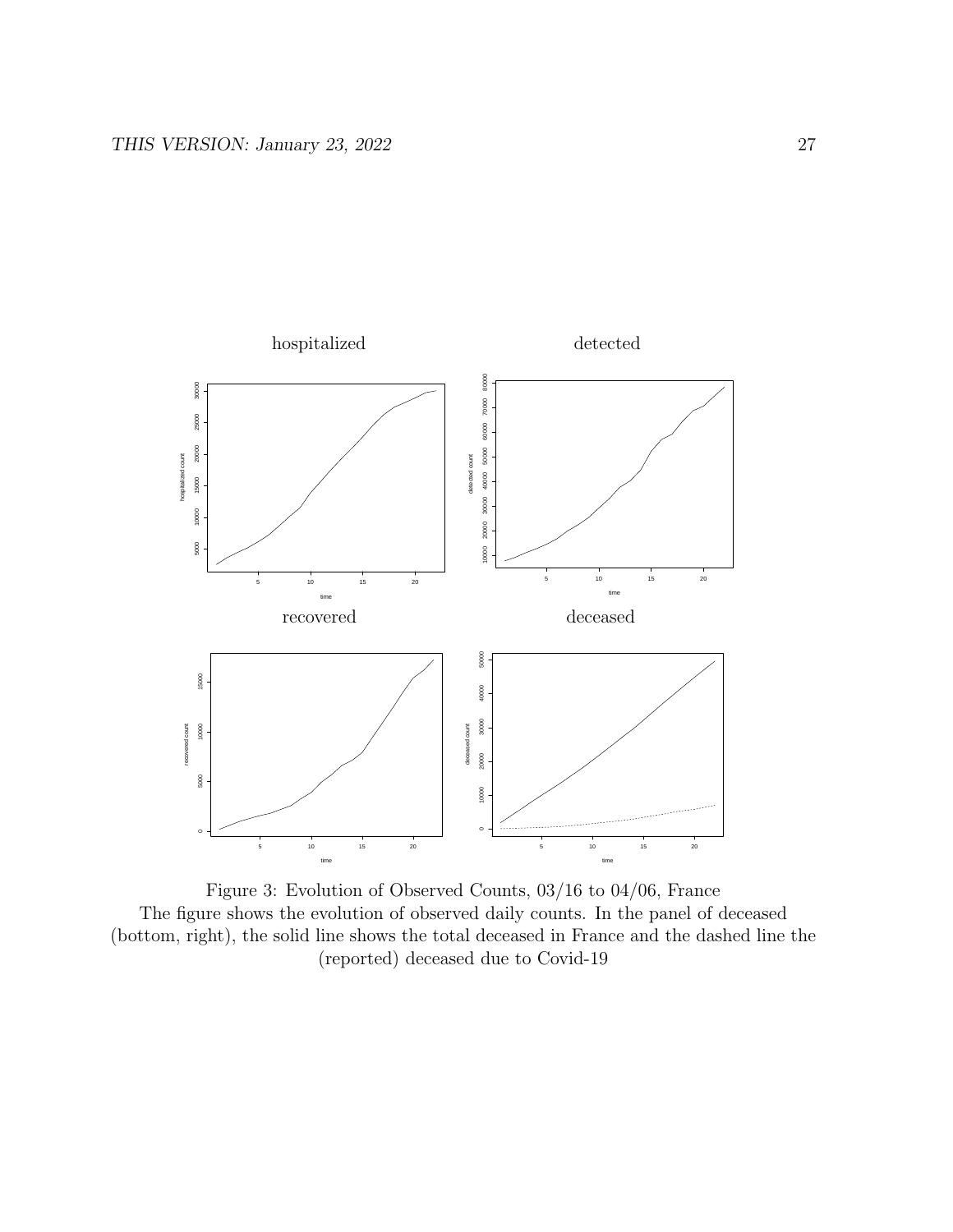

#### estimated IU and observed ID

estimated and observed Recovered



Figure 4: Estimated and Observed Counts

The estimated counts - solid line, observed counts - dashed line. The figure compares the estimated counts of Infected and Undetected with the observed Infected and Detected (top panel), and Recovered estimated and reported R—H counts (bottom panel).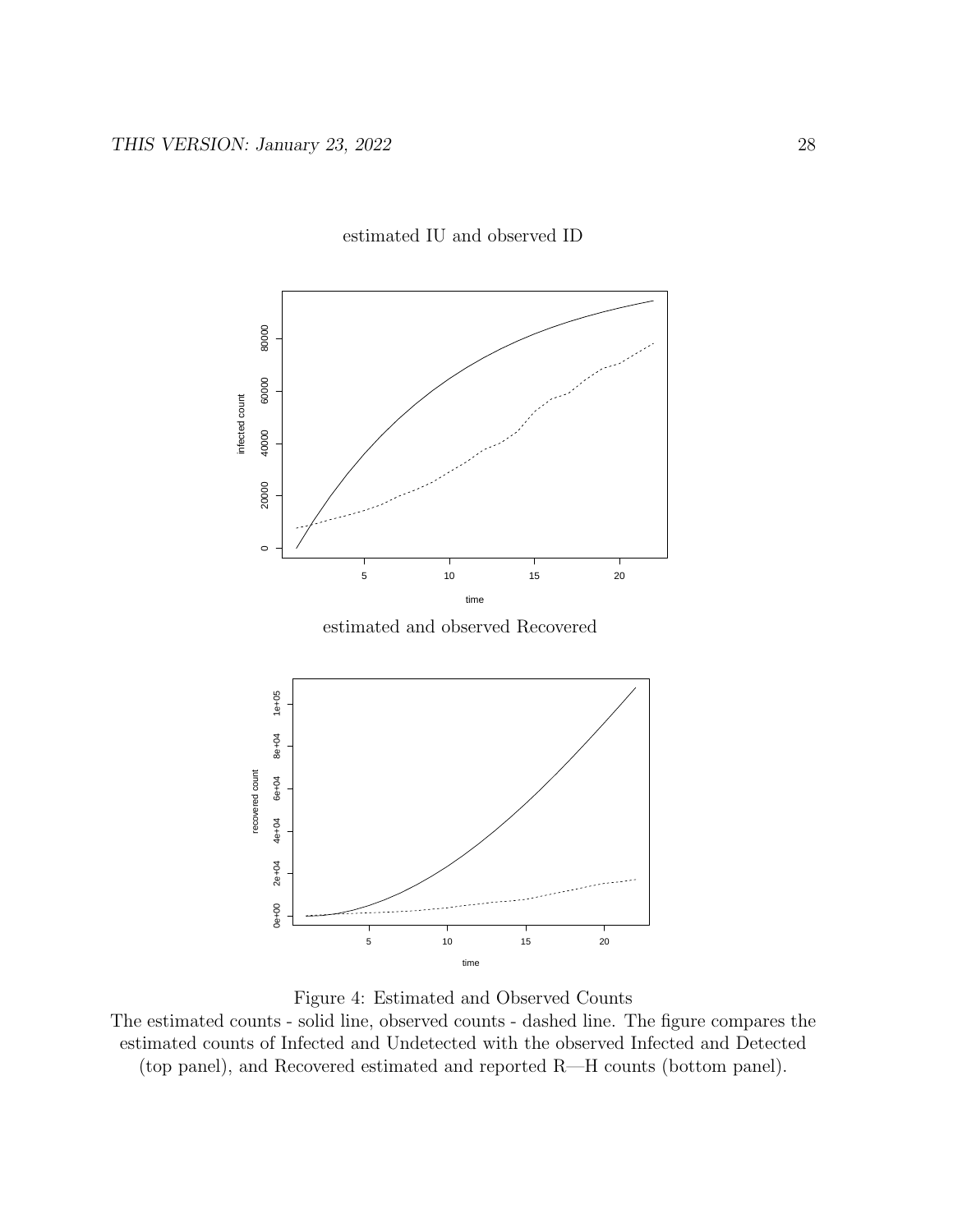

Figure 5: Projected Evolution of Marginal Probabilities. The figure displays projected daily marginal probabilities of all states over 25 years.